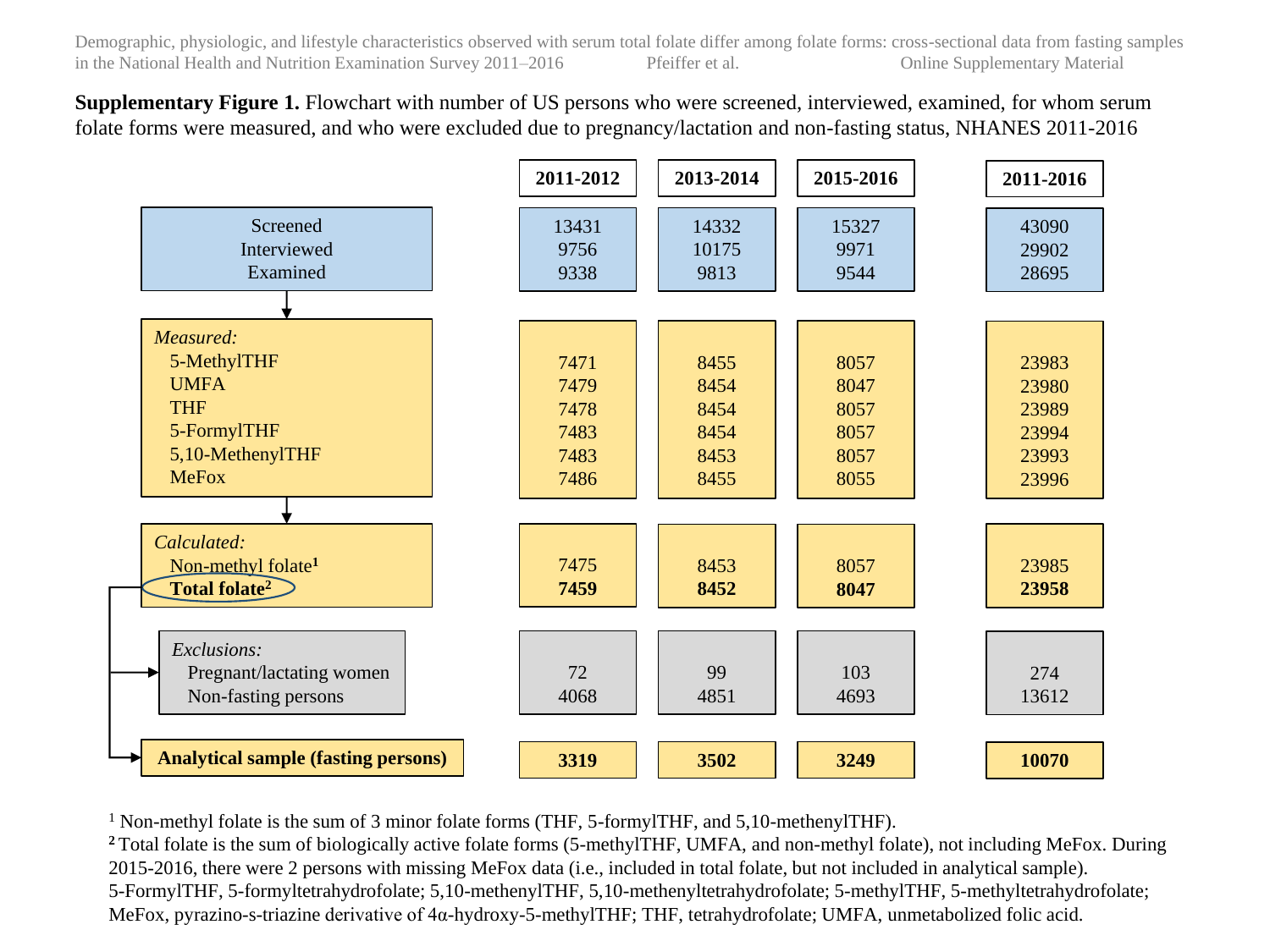**Supplementary Methods.** Additional information for methods section.

## **Biomarker measurements**

The analytical variability of serum UMFA, a minor contributor to total folate  $(\sim 2\%)$ , was higher during 2011–2014 ( $\geq$ 10%) when UMFA measurements were biased high ( $\sim$ 25%) due to folic acid solubility issues in the calibrator stock solution and during the preparation of the calibration curve, resulting in overestimation of UMFA concentrations. The CDC laboratory conducted a crossover study to generate a correction equation (11). The data adjustment resulted in  $\approx 25\%$ lower concentrations across the entire UMFA distribution, while serum total folate decreased by only ~1–2%. The National Center for Health Statistics adjusted the 2011–2014 UMFA data prior to data release using the correction equation, while 2015–2016 samples were analyzed with the new and correct folic acid calibrator requiring no adjustment. The correction of the folic acid calibration bias also reduced the analytical variability in 2015–2016 (<10%).

## **Statistical analyses**

*Concentrations by NHANES survey cycle.* For analytes where >40% of results were <LOD (5 formylTHF and 5,10-methenylTHF), we compared the proportion of results  $\geq$ LOD across survey cycles using a chi-square test, while for the remaining analytes we compared the geometric means across survey cycles using a Wald *F* test. Using all available serum folate forms data from NHANES 2011–2012, 2013–2014, and 2015–2016, we found comparable median concentrations (nmol/L) for total folate (41.3, 42.9, and 39.9, respectively;  $P = 0.12$ ) and 5-methylTHF (38.4, 40.5, and 37.9, respectively;  $P = 0.12$ ) and small yet significant differences for minor forms: UMFA (0.74, 0.80, and 0.63, respectively; *P* <0.0001); non-methyl folate (1.43, 1.10, and 1.11, respectively;  $P = 0.0008$ ); and MeFox (1.49, 1.53, and 1.44, respectively;  $P = 0.0307$ ) across survey cycles (**Supplementary Table 2**). While most samples had detectable concentrations of 5-methylTHF (100%), UMFA (>99%), MeFox (>98%), and THF (>85%) (data not shown), only a small portion of samples had detectable concentrations of 5-formylTHF (<10%) and 5,10 methenylTHF  $(\leq 11\%)$  (Table 1). Because the minor folate forms are mostly present at low concentrations and slight variability in their concentrations over time is not unusual, we combined the data for the 3 survey cycles.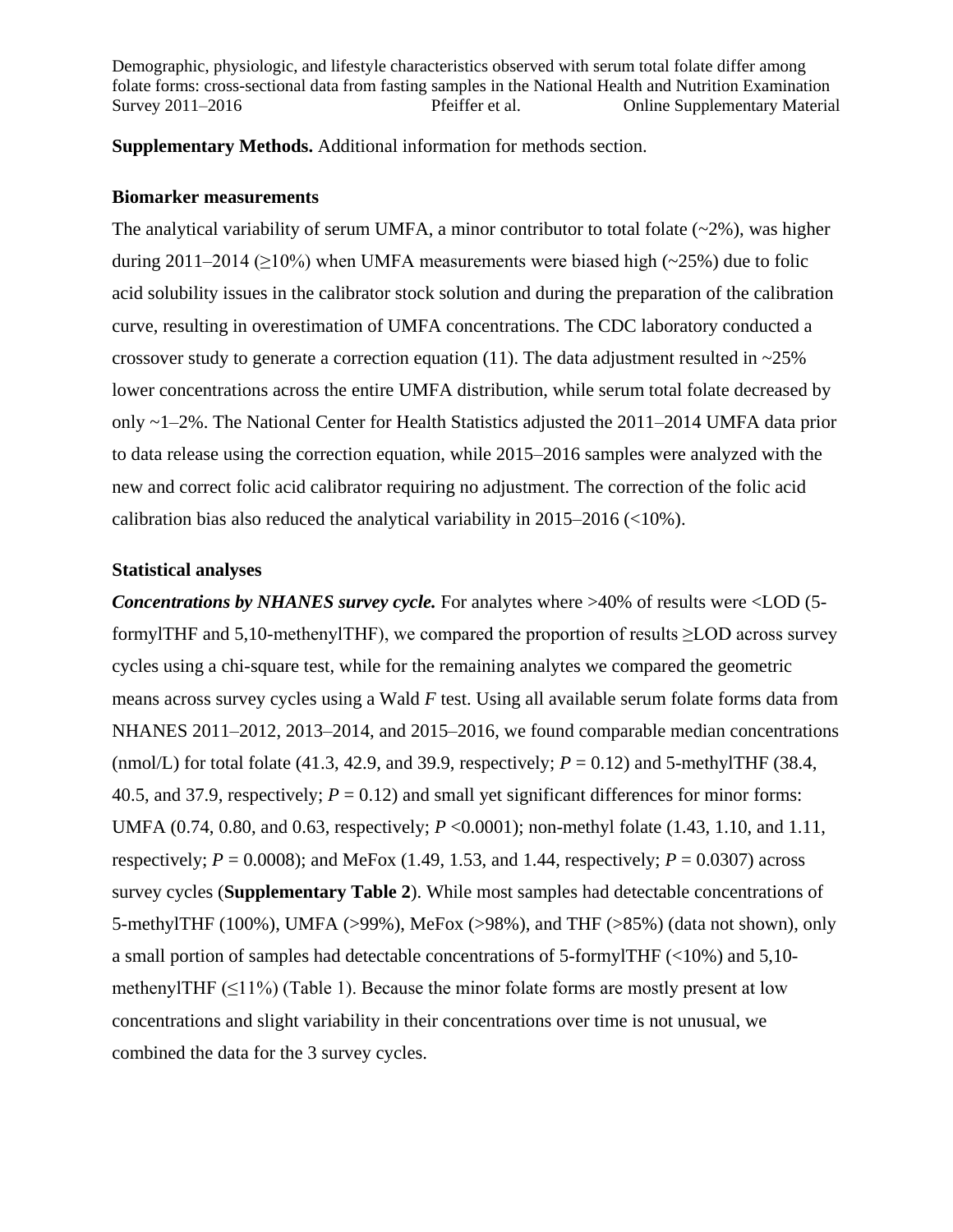**Supplementary Table 1**. Quality parameters of the HPLC-tandem mass spectrometry method used to measure serum folate forms in the US population  $\geq$ 1 y, NHANES 2011–2016<sup>1</sup>

| <b>Biomarker</b> | <b>QC</b>             | <b>Concentration</b> | <b>Imprecision</b> | Independent      |           | <b>LOD</b> |           |
|------------------|-----------------------|----------------------|--------------------|------------------|-----------|------------|-----------|
|                  | material <sup>2</sup> | range $3$            | range <sup>4</sup> | analytical runs  | 2011-2012 | 2013-2014  | 2015-2016 |
|                  |                       | nmol/L               | $\%$               | $\boldsymbol{n}$ |           | nmol/L     |           |
| 5-MethylTHF      | Level 1               | $8.51 - 19.4$        | $1.1 - 2.9$        | 421              | 0.31      | 0.06       | 0.13      |
|                  | Level 2               | $24.6 - 35.8$        | $1.5 - 2.7$        | 418              |           |            |           |
|                  | Level 3               | $43.1 - 51.7$        | $1.5 - 2.8$        | 421              |           |            |           |
| <b>UMFA</b>      | Level 1               | $0.62 - 1.06$        | $5.0 - 16.8$       | 413              | 0.09      | 0.20       | 0.14      |
|                  | Level 2               | $5.18 - 6.06$        | $3.1 - 12.3$       | 412              |           |            |           |
|                  | Level 3               | $9.49 - 11.8$        | $3.2 - 12.5$       | 413              |           |            |           |
| <b>THF</b>       | Level 1               | $1.20 - 2.59$        | $3.4 - 11.7$       | 401              | 0.37      | 0.20       | 0.25      |
|                  | Level 2               | $4.17 - 5.36$        | $2.7 - 7.1$        | 404              |           |            |           |
| 5-FormylTHF      | Level 1               | $0.61 - 2.76$        | $3.0 - 10.9$       | 396              | 0.30      | 0.20       | 0.20      |
|                  | Level 2               | $2.33 - 5.48$        | $2.6 - 7.3$        | 399              |           |            |           |
| 5,10-MethenylTHF | Level 1               | $1.42 - 2.57$        | $3.1 - 8.8$        | 395              | 0.34      | 0.31       | 0.20      |
|                  | Level 2               | $4.35 - 5.05$        | $3.1 - 5.0$        | 398              |           |            |           |
| MeFox            | Level 1               | $1.24 - 1.48$        | $2.2 - 6.2$        | 400              | 0.34      | 0.08       | 0.10      |
|                  | Level 2               | $1.44 - 2.53$        | $2.7 - 5.7$        | 397              |           |            |           |
|                  | Level 3               | $2.81 - 4.64$        | $1.9 - 5.3$        | 400              |           |            |           |

<sup>1</sup>5-FormylTHF, 5-formyltetrahydrofolate; 5,10-methenylTHF, 5,10-methenyl-tetrahydrofolate; 5-methylTHF, 5-methyltetrahydro-folate; LOD, limit of detection; MeFox, pyrazino-s-triazine derivative of 4α-hydroxy-5-methylTHF; QC, quality control; THF, tetrahydrofolate; UMFA, unmetabolized folic acid.

<sup>2</sup> Multiple sets of serum QC materials were used over the 6-y time period; for each set, a minimum of 2 concentration levels were used.

<sup>3</sup> Range of concentrations for each level across multiple sets of serum QC materials.

<sup>4</sup> Range of imprecision for each level across multiple sets of serum QC materials (expressed as total CV over the number of analytical runs)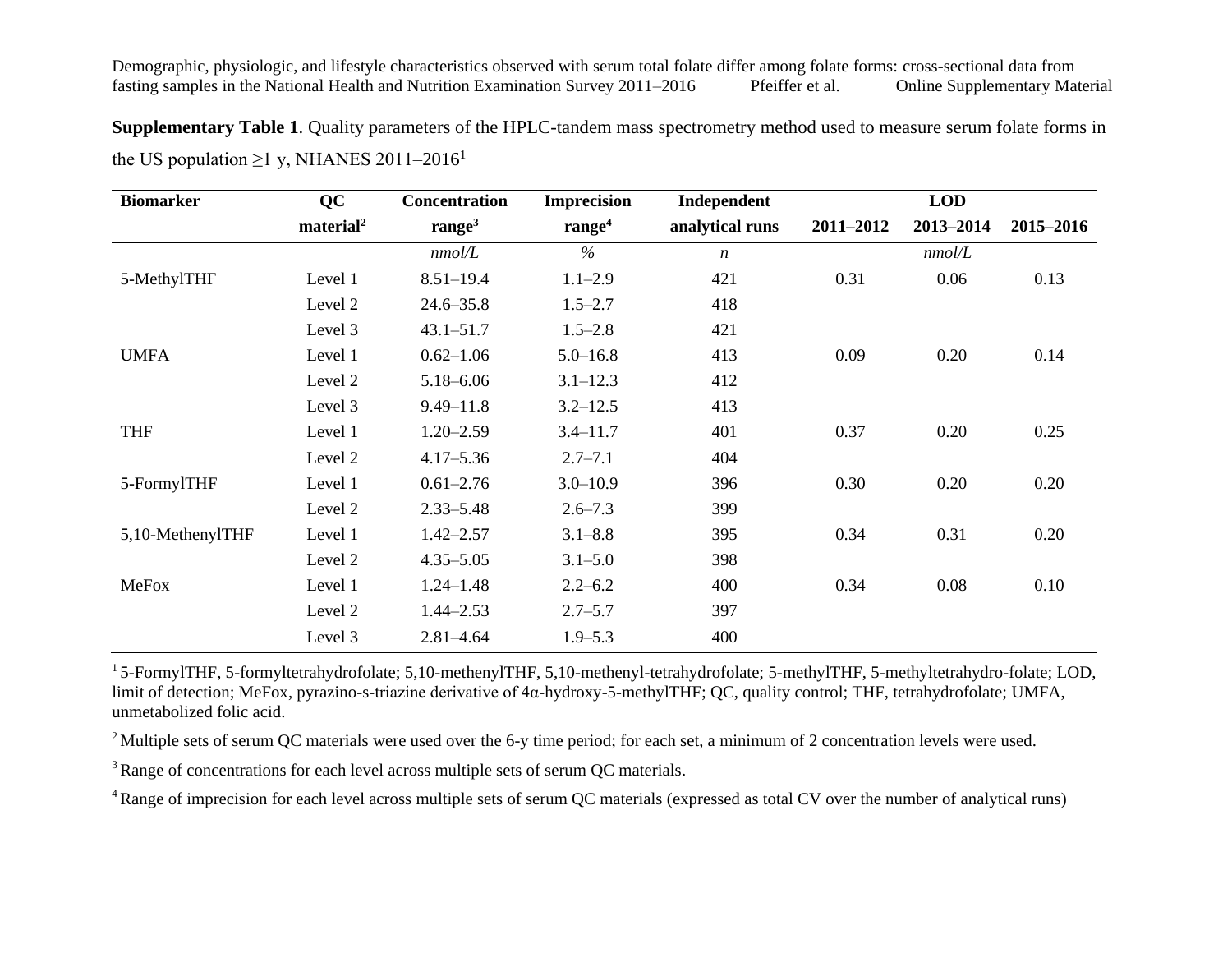**Supplementary Table 2.** Concentrations of serum total folate and folate forms in the US population  $\geq 1$  y by survey period, NHANES  $2011-2016^1$ 

|                                     |                              | <b>NHANES</b> survey period  |                                   |                |
|-------------------------------------|------------------------------|------------------------------|-----------------------------------|----------------|
| Analyte                             | 2011-2012                    | 2013-2014                    | 2015-2016                         | $\mathbb{P}^2$ |
| Total folate <sup>3</sup>           |                              |                              |                                   |                |
| Sample size, $n$                    | 7459                         | 8452                         | 8047                              |                |
| Range, nmol/L                       | $3.06 - 316$                 | $4.12 - 1260$                | $4.07 - 1390$                     |                |
| Median (Q1, Q3), nmol/L             | 41.3 (28.6, 58.7)            | 42.9(29.1, 61.3)             | 39.9 (27.5, 57.6)                 | 0.12           |
| 5-MethylTHF                         |                              |                              |                                   |                |
| Sample size, $n$                    | 7471                         | 8455                         | 8057                              |                |
| Range, nmol/L                       | 1.88-295                     | $3.03 - 331$                 | $3.16 - 1370$                     |                |
| Median (Q1, Q3), nmol/L             | 38.4 (26.1, 54.7)            | 40.5(27.2, 57.7)             | 37.9 (25.7, 54.4)                 | 0.12           |
| <b>UMFA</b>                         |                              |                              |                                   |                |
| Sample size, $n$                    | 7479                         | 8454                         | 8047                              |                |
| Range, nmol/L                       | $<$ LOD $(0.09)$ -214        | $\langle$ LOD $(0.20)$ -1010 | $\langle$ LOD $(0.14)$ -418       |                |
| Median (Q1, Q3), nmol/L             | 0.74(0.55, 1.07)             | 0.80(0.57, 1.25)             | 0.63(0.46, 1.00)                  | < 0.0001       |
| Non-methyl folate <sup>4</sup>      |                              |                              |                                   |                |
| Sample size, $n$                    | 7475                         | 8453                         | 8057                              |                |
| Range, nmol/L                       | $\langle$ LOD $(1.01)$ -42.8 | $<$ LOD $(0.71)$ -53.5       | $<$ LOD $(0.65)$ -45.1            |                |
| Median (Q1, Q3), nmol/L             | 1.43(1.08, 2.05)             | 1.10(0.82, 1.48)             | 1.11(0.88, 1.46)                  | 0.0008         |
| <b>THF</b>                          |                              |                              |                                   |                |
| Sample size, $n$                    | 7478                         | 8454                         | 8057                              |                |
| Range, nmol/L                       | $<$ LOD $(0.37)$ -11.5       | $<$ LOD $(0.20)$ -39.3       | $<$ LOD $(0.25)$ -23.1            |                |
| Median (Q1, Q3), nmol/L             | 0.96(0.62, 1.55)             | 0.72(0.45, 1.10)             | 0.82(0.59, 1.15)                  | < 0.0001       |
| 5-FormylTHF                         |                              |                              |                                   |                |
| Sample size, $n$                    | 7483                         | 8454                         | 8057                              |                |
| Range, nmol/L                       | $\langle LOD(0.30)-31.6$     | $<$ LOD $(0.20)$ -17.3       | $<$ LOD $(0.20)$ -38.9            |                |
| Median (Q1, Q3), nmol/L             | $\langle$ LOD                | $\langle$ LOD                | $\langle$ LOD                     |                |
| % $\geq$ LOD ( <i>n</i> $\geq$ LOD) | 3.56(242)                    | 9.62(756)                    | 2.75(185)                         | 0.0004         |
| Median (Q1, Q3), nmol/L             | 0.36(0.34, 0.40)             | 0.25(0.23, 0.30)             | 0.28(0.23, 0.47)                  |                |
| 5,10-MethenylTHF                    |                              |                              |                                   |                |
| Sample size, $n$                    | 7483                         | 8453                         | 8057                              |                |
| Range, nmol/L                       | $\langle$ LOD $(0.34)$ -4.38 | $<$ LOD $(0.31)$ -13.4       | $\langle LOD(0.20) -7.13 \rangle$ |                |
| Median (Q1, Q3), nmol/L             | $<$ LOD                      | $<$ LOD                      | $\langle$ LOD                     |                |
| % $\geq$ LOD ( <i>n</i> $\geq$ LOD) | 4.43 (379)                   | 4.33 (379)                   | 11.0(875)                         | < 0.0001       |
| Median $(Q1, Q3)$ , nmol/L          | 0.51(0.41, 0.76)             | 0.52(0.40, 0.78)             | 0.29(0.24, 0.48)                  |                |
| <b>MeFox</b>                        |                              |                              |                                   |                |
| Sample size, $n$                    | 7486                         | 8455                         | 8055                              |                |
| Range, nmol/L                       | $<$ LOD $(0.34)$ -20.4       | $<$ LOD $(0.08)$ -56.3       | $<$ LOD $(0.10)$ -59.7            |                |
| Median (Q1, Q3), nmol/L             | 1.49(0.93, 2.43)             | 1.53(0.97, 2.54)             | 1.44(0.87, 2.39)                  | 0.0307         |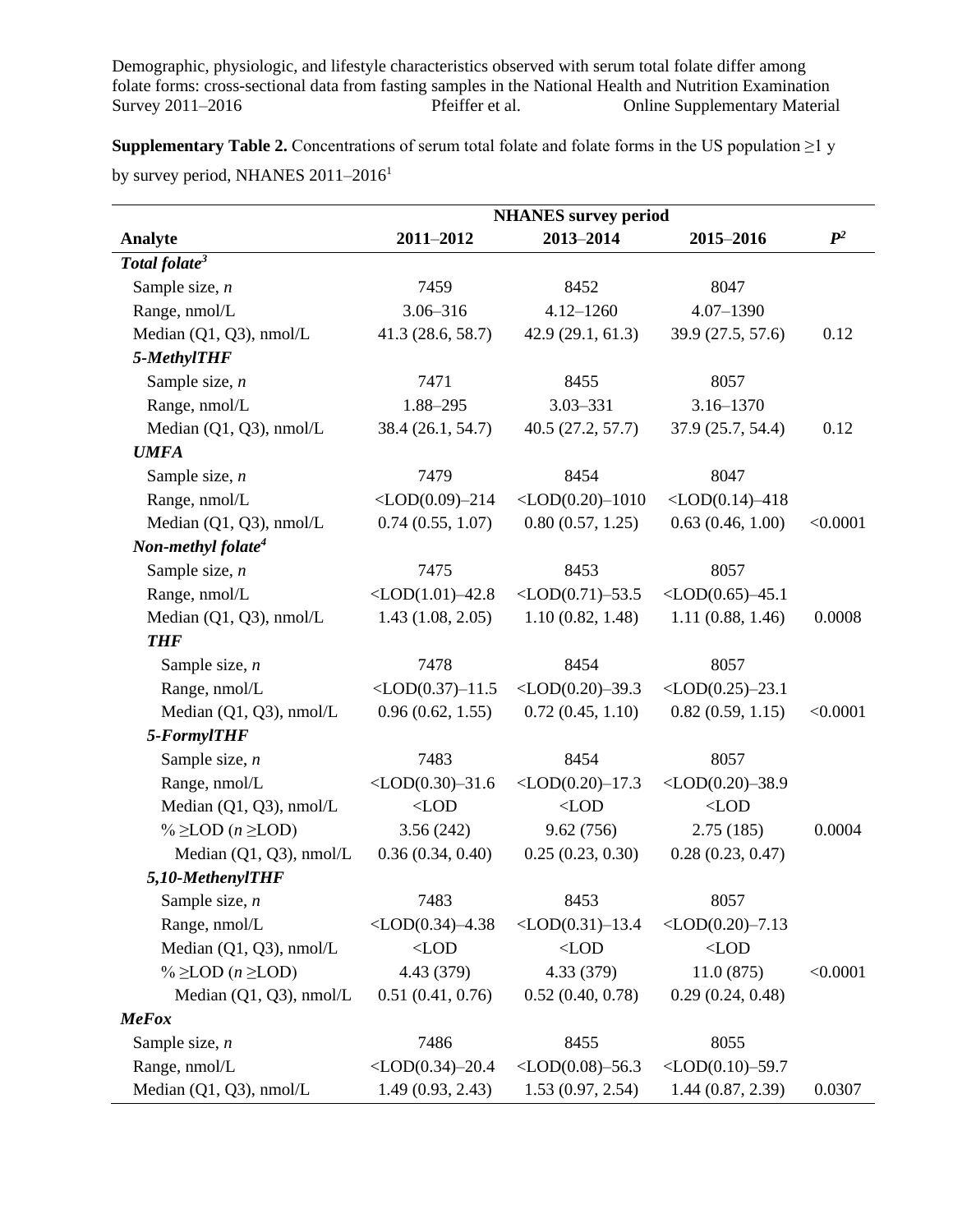<sup>1</sup>5-FormylTHF, 5-formyltetrahydrofolate; 5,10-methenylTHF, 5,10-methenyltetrahydrofolate; 5 methylTHF, 5-methyltetrahydrofolate; MeFox, pyrazino-s-triazine derivative of 4α-hydroxy-5 methylTHF; THF, tetrahydrofolate; UMFA, unmetabolized folic acid.

<sup>2</sup>For total folate, 5-methylTHF, UMFA, MeFox, non-methyl folate, and THF, the Wald *F P* value tests the null hypothesis of no difference in geometric means among survey periods; for 5-formylTHF and 5,10-methenylTHF, the chi-square Wald *F P* value tests the null hypothesis of no difference in % >LOD among survey periods.

<sup>3</sup>Total folate is the sum of biologically active folate forms (5-methylTHF, UMFA, and non-methyl folate), not including MeFox.

 $4$  Non-methyl folate is the sum of 3 minor folate forms (THF, 5-formylTHF, and 5,10-methenylTHF); non-methyl folate was <LOD if all 3 minor forms were <LOD and ≥LOD if at least 1 minor form was ≥LOD.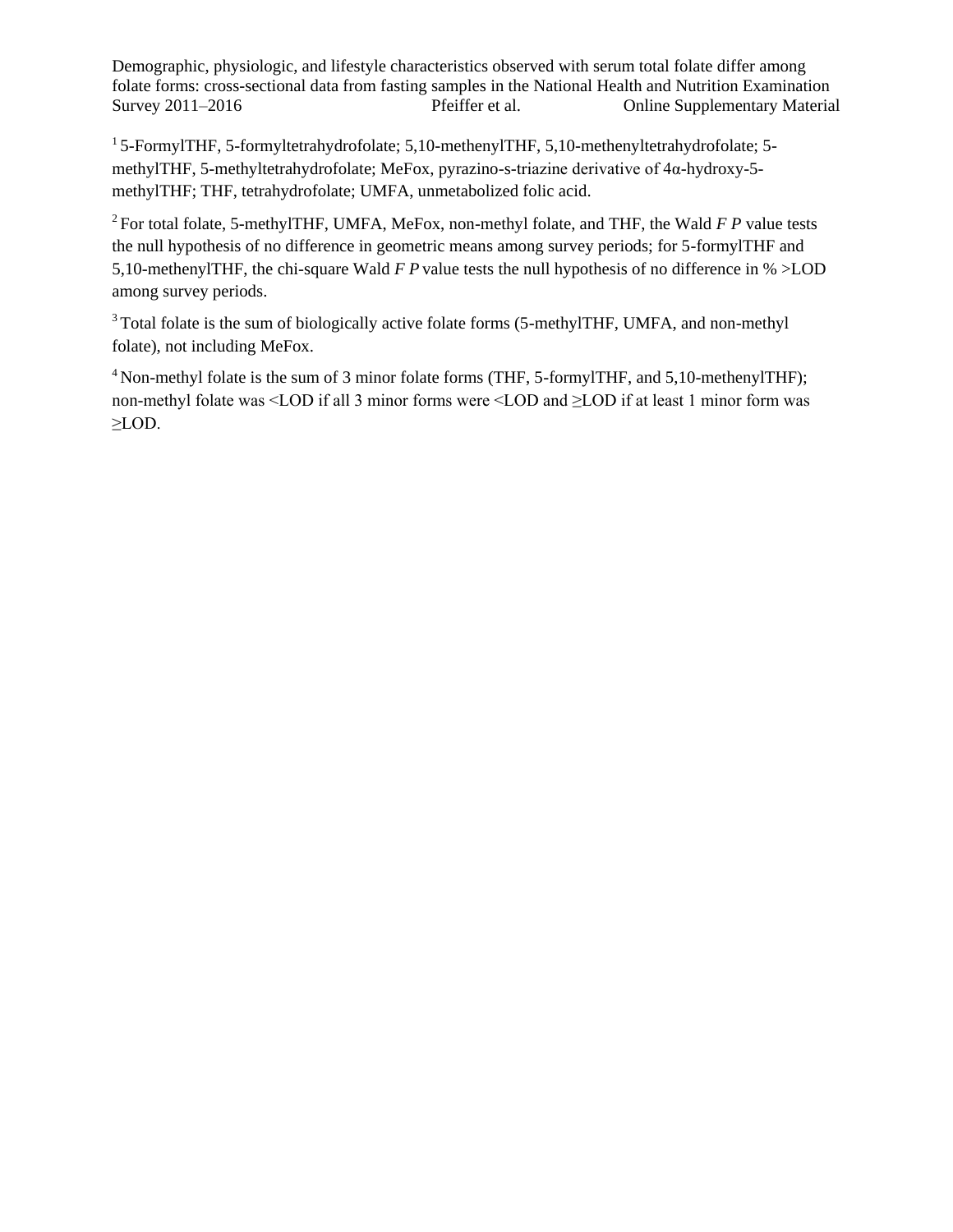## **Supplementary Table 3.** Geometric mean and selected percentile concentrations of serum total folate and folate forms by

demographic variables in the fasting US population  $\geq$ 1 y, NHANES 2011–2016<sup>1</sup>

| Analyte                   | <b>Sample</b>    | Geometric    |                 |                 |                 | Percentile      |                 |                 |                 |
|---------------------------|------------------|--------------|-----------------|-----------------|-----------------|-----------------|-----------------|-----------------|-----------------|
| <b>Variable</b>           | size             | mean         | 2.5             | 5               | 25              | 50              | 75              | 95              | 97.5            |
|                           | $\boldsymbol{n}$ |              |                 |                 | nmol/L          |                 |                 |                 |                 |
| Total folate <sup>2</sup> |                  |              |                 |                 |                 |                 |                 |                 |                 |
| <b>Overall</b>            | 23682            | 38.7         | 13.3            | 15.9            | 26.8            | 39.2            | 56.9            | 89.8            | 103             |
|                           |                  | (37.9, 39.6) | $(12.7-13.9)$   | $(15.5 - 16.4)$ | $(26.0 - 27.6)$ | $(38.1 - 40.1)$ | $(55.2 - 58.7)$ | $(87.1 - 92.5)$ | $(99.0 - 106)$  |
| Age, y                    |                  |              |                 |                 |                 |                 |                 |                 |                 |
| $1 - 5$                   | 2118             | 62.2         | $22.7*$         | 28.7            | 49.9            | 64.9            | 80.3            | 108             | $122*$          |
|                           |                  | (58.4, 66.3) | $(19.4 - 28.4)$ | $(22.7 - 32.7)$ | $(43.0 - 54.6)$ | $(60.5 - 71.1)$ | $(76.9 - 84.1)$ | $(97.6 - 149)$  | $(105 - 286)$   |
| $6 - 11$                  | 3021             | 59.9         | 26.7            | 31.5            | 48.5            | 62.8            | 76.6            | 97.4            | 103             |
|                           |                  | (57.4, 62.4) | $(24.4 - 29.4)$ | $(28.4 - 33.7)$ | $(45.3 - 50.8)$ | $(60.3 - 65.7)$ | $(73.6 - 80.4)$ | $(92.4 - 108)$  | $(99.5 - 131)$  |
| $12 - 19$                 | 3435             | 39.8         | 16.4            | 18.7            | 29.8            | 40.8            | 53.5            | 80.3            | 89.4            |
|                           |                  | (38.7, 41.1) | $(15.2 - 18.1)$ | $(18.1 - 19.6)$ | $(28.3 - 30.8)$ | $(39.2 - 42.1)$ | $(51.9 - 55.5)$ | $(77.0 - 86.2)$ | $(85.8 - 92.4)$ |
| $20 - 39$                 | 5017             | 33.6         | 12.6            | 15.4            | 24.7            | 33.9            | 46.3            | 67.6            | 78.1            |
|                           |                  | (32.8, 34.4) | $(12.1 - 13.6)$ | $(14.4 - 16.2)$ | $(23.7 - 25.6)$ | $(32.9 - 35.0)$ | $(45.0 - 47.6)$ | $(66.1 - 70.4)$ | $(73.6 - 81.9)$ |
| $40 - 59$                 | 5145             | 36.5         | 13.0            | 15.1            | 25.1            | 37.6            | 54.7            | 79.4            | 90.7            |
|                           |                  | (35.3, 37.8) | $(11.3 - 13.2)$ | $(13.9 - 15.8)$ | $(24.1 - 26.3)$ | $(35.7 - 39.3)$ | $(52.3 - 56.7)$ | $(76.7 - 84.4)$ | $(85.7 - 99.9)$ |
| $60 - 69$                 | 2552             | 42.2         | 12.5            | 15.5            | 26.8            | 44.1            | 66.7            | 100             | 117             |
|                           |                  | (39.8, 44.9) | (10.7–14.4)     | $(13.7 - 17.1)$ | $(24.8 - 29.7)$ | $(39.9 - 46.8)$ | $(62.3 - 71.8)$ | $(97.5 - 108)$  | $(104 - 140)$   |
| $\geq 70$                 | 2394             | 49.8         | 15.2            | 18.0            | 32.8            | 50.6            | 77.4            | 118             | 136             |
|                           |                  | (47.6, 52.2) | $(12.9 - 16.7)$ | $(15.9 - 19.5)$ | $(30.6 - 34.9)$ | $(46.5 - 53.8)$ | $(74.3 - 82.1)$ | $(112 - 130)$   | $(125 - 176)$   |
| <b>Sex</b>                |                  |              |                 |                 |                 |                 |                 |                 |                 |
| Males                     | 11840            | 36.7         | 12.7            | 15.8            | 26.0            | 36.8            | 53.0            | 82.3            | 92.8            |
|                           |                  | (35.7, 37.7) | $(12.0 - 13.6)$ | $(15.2 - 16.5)$ | $(25.0 - 26.7)$ | $(35.4 - 38.3)$ | $(51.2 - 54.8)$ | $(79.5 - 86.3)$ | $(90.1 - 98.8)$ |
| Females                   | 11842            | 40.9         | 13.8            | 16.1            | 28.0            | 41.5            | 61.3            | 95.4            | 108             |
|                           |                  | (39.8, 42.0) | $(13.1 - 14.3)$ | $(15.4 - 16.8)$ | $(26.9 - 29.0)$ | $(40.1 - 42.9)$ | $(58.8 - 63.1)$ | $(92.3 - 99.6)$ | $(104 - 116)$   |
| Race-Hispanic origin      |                  |              |                 |                 |                 |                 |                 |                 |                 |
| Hispanic                  | 6646             | 37.5         | 14.8            | 17.3            | 27.6            | 37.4            | 51.5            | 78.9            | 88.9            |
|                           |                  | (36.5, 38.5) | $(13.2 - 15.7)$ | $(16.4 - 18.2)$ | $(26.5 - 28.6)$ | $(36.2 - 38.8)$ | $(49.9 - 53.7)$ | $(77.0 - 80.5)$ | $(87.2 - 91.6)$ |
| <b>NHA</b>                | 2599             | 38.6         | 12.8            | 15.3            | 27.1            | 38.5            | 57.3            | 86.0            | 97.8            |
|                           |                  | (37.1, 40.2) | $(11.8 - 13.8)$ | $(13.8 - 16.1)$ | $(25.5 - 28.4)$ | $(36.9 - 40.3)$ | $(55.1 - 60.3)$ | $(81.9 - 89.8)$ | $(90.5 - 108)$  |
| <b>NHB</b>                | 5475             | 32.0         | 12.1            | 13.9            | 22.6            | 31.5            | 45.7            | 74.8            | 86.3            |
|                           |                  | (30.9, 33.2) | $(11.2 - 12.5)$ | $(13.0 - 14.8)$ | $(21.7 - 23.7)$ | $(30.1 - 32.8)$ | $(43.6 - 47.6)$ | $(71.3 - 79.3)$ | $(80.6 - 96.0)$ |
| <b>NHW</b>                | 7948             | 40.5         | 13.7            | 16.2            | 27.7            | 41.3            | 60.9            | 94.4            | 106             |
|                           |                  | (39.4, 41.6) | $(12.9 - 14.3)$ | $(15.5 - 17.1)$ | $(26.7 - 28.9)$ | $(39.8 - 42.8)$ | $(58.8 - 62.7)$ | $(91.5 - 98.2)$ | $(103 - 112)$   |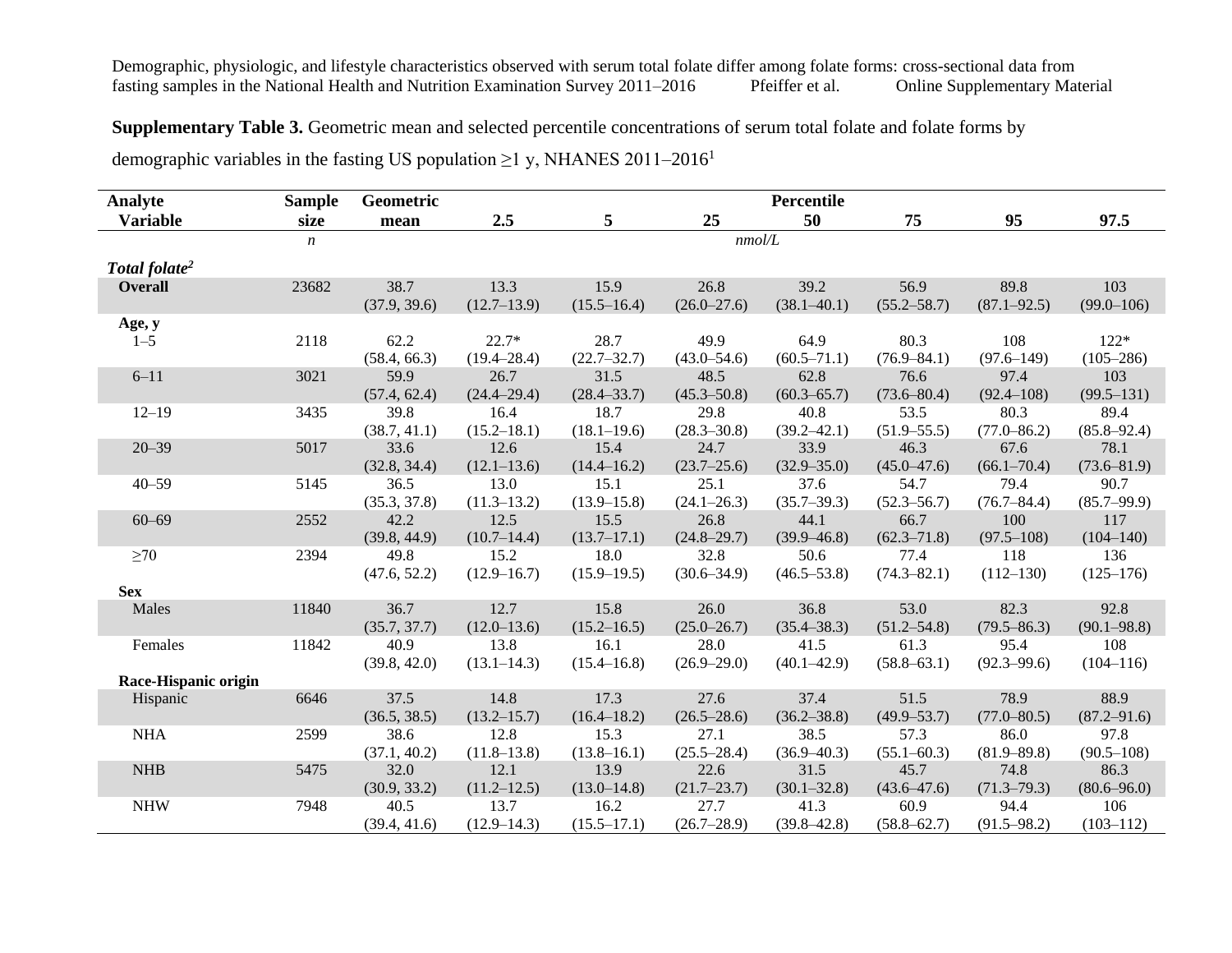Demographic, physiologic, and lifestyle characteristics observed with serum total folate differ among folate forms: cross-sectional data from<br>fasting samples in the National Health and Nutrition Examination Survey 2011–201 fasting samples in the National Health and Nutrition Examination Survey 2011–2016

| Analyte              | <b>Sample</b>    | Geometric            |                            |                         |                         | Percentile              |                         |                         |                         |
|----------------------|------------------|----------------------|----------------------------|-------------------------|-------------------------|-------------------------|-------------------------|-------------------------|-------------------------|
| <b>Variable</b>      | size             | mean                 | 2.5                        | 5                       | 25                      | 50                      | 75                      | 95                      | 97.5                    |
|                      | $\boldsymbol{n}$ |                      |                            |                         | nmol/L                  |                         |                         |                         |                         |
| 5-MethylTHF          |                  |                      |                            |                         |                         |                         |                         |                         |                         |
| <b>Overall</b>       | 23682            | 36.2<br>(35.4, 37.1) | 11.7<br>$(11.1 - 12.2)$    | 14.2<br>$(13.8 - 14.6)$ | 24.8<br>$(23.9 - 25.7)$ | 37.0<br>$(35.9 - 38.1)$ | 54.3<br>$(52.7 - 55.9)$ | 85.5<br>$(82.6 - 88.6)$ | 96.6<br>$(93.8 - 101)$  |
| Age, y               |                  |                      |                            |                         |                         |                         |                         |                         |                         |
| $1 - 5$              | 2118             | 58.7<br>(55.1, 62.6) | $21.4*$<br>$(16.4 - 25.0)$ | 26.7<br>$(20.0 - 32.2)$ | 47.8<br>$(41.8 - 52.5)$ | 62.5<br>$(57.3 - 67.8)$ | 77.1<br>$(74.0 - 79.7)$ | 102<br>$(91.4 - 127)$   | $111*$<br>$(101-164)$   |
| $6 - 11$             | 3021             | 57.1<br>(54.7, 59.6) | 24.9<br>$(21.5 - 27.8)$    | 29.2<br>$(26.7 - 31.6)$ | 45.8<br>$(43.1 - 48.3)$ | 60.0<br>$(57.5 - 63.3)$ | 74.0<br>$(70.5 - 77.1)$ | 94.1<br>$(89.1 - 102)$  | 100<br>$(96.6 - 130)$   |
| $12 - 19$            | 3435             | 37.6<br>(36.5, 38.9) | 14.7<br>$(13.7 - 16.1)$    | 17.1<br>$(16.2 - 17.8)$ | 28.0<br>$(26.3 - 28.9)$ | 38.7<br>$(37.2 - 40.2)$ | 51.5<br>$(49.5 - 53.1)$ | 78.0<br>$(74.2 - 83.6)$ | 86.3<br>$(83.3 - 90.1)$ |
| $20 - 39$            | 5017             | 31.3<br>(30.5, 32.2) | 11.2<br>$(10.5 - 11.9)$    | 13.7<br>$(12.6 - 14.4)$ | 22.7<br>$(21.7 - 23.6)$ | 31.9<br>$(30.9 - 32.9)$ | 43.9<br>$(42.9 - 45.2)$ | 63.9<br>$(62.7 - 67.3)$ | 73.3<br>$(68.7 - 77.6)$ |
| $40 - 59$            | 5145             | 34.1<br>(32.9, 35.4) | 11.0<br>$(9.94 - 12.0)$    | 13.4<br>$(12.3 - 14.2)$ | 23.1<br>$(21.9 - 24.4)$ | 35.5<br>$(33.7 - 37.1)$ | 52.3<br>$(50.0 - 54.3)$ | 75.3<br>$(73.8 - 80.4)$ | 85.5<br>$(81.3 - 91.3)$ |
| $60 - 69$            | 2552             | 39.5<br>(37.0, 42.0) | 11.0<br>$(9.24 - 12.3)$    | 13.8<br>$(11.6 - 15.2)$ | 25.2<br>$(23.1 - 27.8)$ | 41.3<br>$(37.3 - 43.8)$ | 64.2<br>$(59.2 - 68.1)$ | 95.6<br>$(92.3 - 104)$  | 105<br>$(97.2 - 137)$   |
| $\geq 70$            | 2394             | 46.7<br>(44.5, 49.0) | 13.5<br>$(11.4 - 14.3)$    | 16.4<br>$(14.1 - 17.3)$ | 30.7<br>$(28.1 - 32.7)$ | 47.7<br>$(44.2 - 51.7)$ | 74.0<br>$(71.4 - 79.0)$ | 113<br>$(105 - 123)$    | 131<br>$(120 - 158)$    |
| <b>Sex</b>           |                  |                      |                            |                         |                         |                         |                         |                         |                         |
| Males                | 11840            | 34.3<br>(33.3, 35.3) | 11.1<br>$(10.4 - 12.0)$    | 14.1<br>$(13.2 - 14.8)$ | 24.0<br>$(23.1 - 24.9)$ | 34.7<br>$(33.2 - 36.0)$ | 50.6<br>$(48.7 - 52.1)$ | 78.1<br>$(75.8 - 81.1)$ | 88.2<br>$(84.8 - 92.1)$ |
| Females              | 11842            | 38.3<br>(37.2, 39.4) | 12.2<br>$(11.5 - 12.7)$    | 14.4<br>$(13.7 - 15.0)$ | 26.1<br>$(24.9 - 27.0)$ | 39.3<br>$(38.0 - 40.6)$ | 58.6<br>$(56.3 - 60.6)$ | 91.2<br>$(87.8 - 95.7)$ | 103<br>$(99.5 - 108)$   |
| Race-Hispanic origin |                  |                      |                            |                         |                         |                         |                         |                         |                         |
| Hispanic             | 6646             | 35.1<br>(34.1, 36.1) | 12.8<br>$(11.4 - 13.9)$    | 15.8<br>$(14.6 - 16.5)$ | 25.5<br>$(24.4 - 26.7)$ | 35.2<br>$(34.1 - 36.7)$ | 49.0<br>$(47.5 - 51.1)$ | 75.3<br>$(73.4 - 77.7)$ | 85.2<br>$(83.2 - 87.3)$ |
| <b>NHA</b>           | 2599             | 36.3<br>(34.8, 37.9) | 11.2<br>$(10.4 - 12.2)$    | 13.7<br>$(12.2 - 14.7)$ | 25.1<br>$(23.4 - 26.9)$ | 36.5<br>$(34.8 - 38.7)$ | 55.1<br>$(53.1 - 57.9)$ | 83.0<br>$(78.8 - 86.1)$ | 92.5<br>$(87.1 - 101)$  |
| <b>NHB</b>           | 5475             | 29.4<br>(28.4, 30.4) | 10.5<br>$(9.92 - 10.8)$    | 12.1<br>$(11.4 - 12.7)$ | 20.4<br>$(19.4 - 21.4)$ | 29.1<br>$(27.7 - 30.6)$ | 43.2<br>$(41.3 - 44.9)$ | 70.1<br>$(66.3 - 72.0)$ | 77.7<br>$(74.9 - 83.7)$ |
| <b>NHW</b>           | 7948             | 38.0<br>(36.9, 39.1) | 12.1<br>$(11.0 - 12.7)$    | 14.4<br>$(13.9 - 15.2)$ | 25.9<br>$(24.7 - 27.0)$ | 39.2<br>$(37.9 - 40.6)$ | 58.2<br>$(56.1 - 59.9)$ | 90.2<br>$(86.8 - 93.8)$ | 101<br>$(97.2 - 105)$   |
| <b>UMFA</b>          |                  |                      |                            |                         |                         |                         |                         |                         |                         |
| <b>Overall</b>       | 23682            | 0.70<br>(0.68, 0.72) | 0.27<br>$(0.25 - 0.28)$    | 0.32<br>$(0.30 - 0.33)$ | 0.48<br>$(0.47 - 0.50)$ | 0.65<br>$(0.63 - 0.67)$ | 0.91<br>$(0.89 - 0.93)$ | 1.84<br>$(1.72 - 1.95)$ | 3.24<br>$(2.54 - 4.21)$ |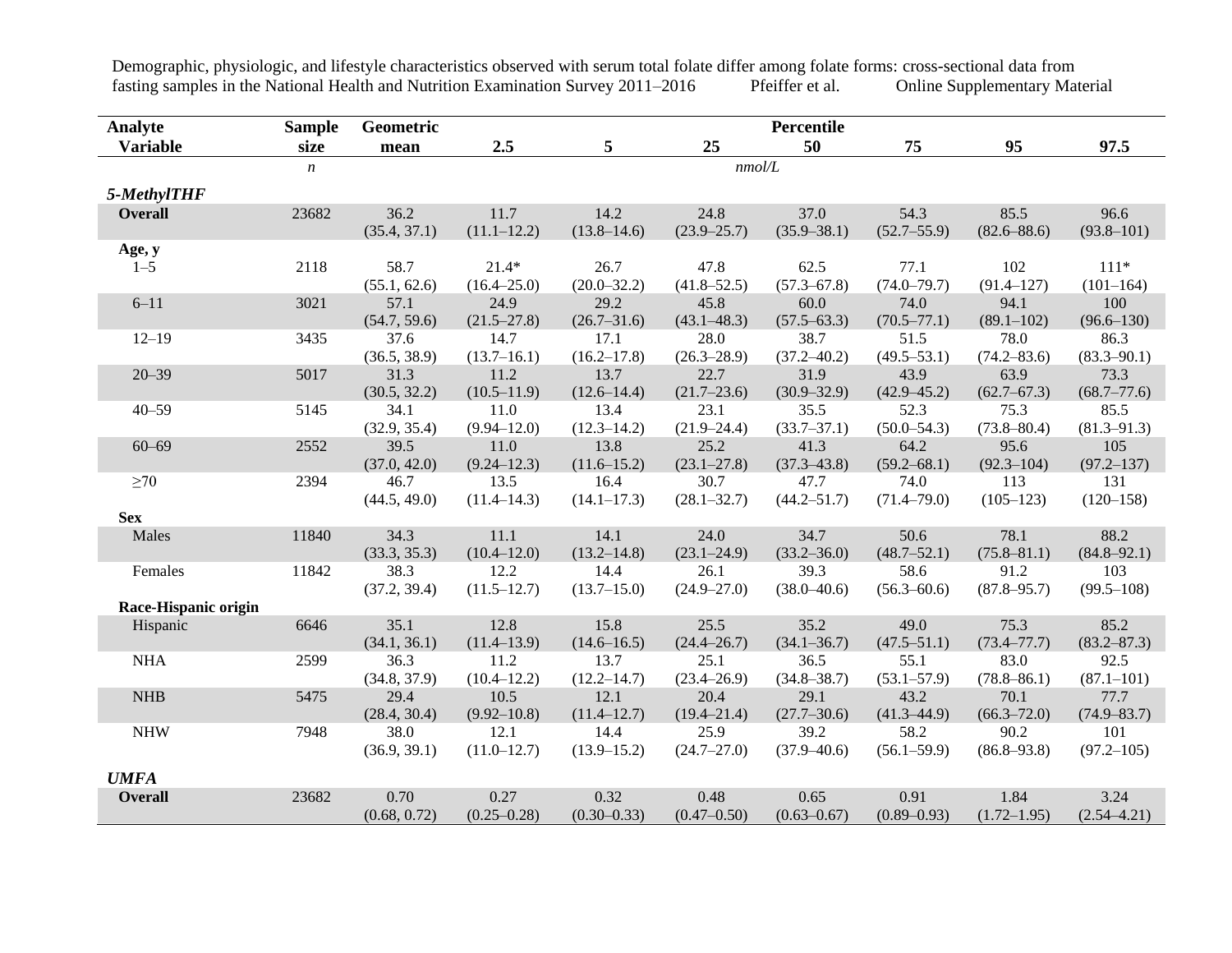**Analyte Sample Geometric Percentile Variable size mean 2.5 5 25 50 75 95 97.5** *n nmol/L* **Age, y** 1–5 2118 0.71 (0.62, 0.79) 0.30\*  $(0.25 - 0.31)$ 0.32  $(0.29 - 0.38)$ 0.49  $(0.44 - 0.52)$ 0.63  $(0.58 - 0.68)$ 0.80  $(0.74 - 0.93)$ 1.73  $(1.38-16.7)$ 2.99\*  $(1.75-85.9)$ 6–11 3021 0.71 (0.67, 0.76) 0.35  $(0.29 - 0.37)$ 0.38  $(0.36 - 0.40)$ 0.52  $(0.49 - 0.54)$ 0.62  $(0.60 - 0.66)$ 0.83  $(0.78 - 0.90)$ 1.78  $(1.37 - 2.32)$ 3.07  $(1.86 - 24.8)$ 12–19 3435 0.66 (0.64, 0.68) 0.30  $(0.26 - 0.33)$ 0.34  $(0.32 - 0.37)$ 0.49  $(0.47 - 0.51)$ 0.64  $(0.62 - 0.68)$ 0.85  $(0.82 - 0.91)$ 1.38  $(1.35-1.43)$ 1.68  $(1.53-1.85)$ 20–39 5017 0.64  $(0.61, 0.67)$ 0.24  $(0.22 - 0.25)$ 0.30  $(0.27 - 0.32)$ 0.45  $(0.43 - 0.47)$ 0.60  $(0.58 - 0.63)$ 0.82  $(0.78 - 0.87)$ 1.58  $(1.44 - 1.71)$ 2.25  $(1.85 - 3.53)$ 40–59 5145 0.68 (0.65, 0.71) 0.26  $(0.22 - 0.28)$ 0.30  $(0.28 - 0.32)$ 0.47  $(0.45 - 0.48)$ 0.62  $(0.60 - 0.64)$ 0.86  $(0.83 - 0.90)$ 1.78  $(1.56 - 2.11)$ 3.57 (2.19–5.87) 60–69 2552 0.78 (0.74, 0.83) 0.30  $(0.24 - 0.31)$ 0.32  $(0.30 - 0.35)$ 0.51  $(0.49 - 0.54)$ 0.72  $(0.68 - 0.75)$ 1.04  $(0.96 - 1.11)$ 2.36  $(1.78-6.13)$ 7.75  $(3.60 - 15.7)$  $\geq 70$  2394 0.94 (0.88, 1.00) 0.35  $(0.33 - 0.37)$ 0.41  $(0.37 - 0.43)$ 0.62  $(0.58 - 0.65)$ 0.83  $(0.79 - 0.87)$ 1.16  $(1.10-1.29)$ 2.74  $(2.24 - 4.44)$ 6.51  $(4.12 - 11.4)$ **Sex** Males 11840 0.67 (0.65, 0.70) 0.25  $(0.23 - 0.27)$ 0.30  $(0.29 - 0.32)$ 0.46  $(0.45 - 0.48)$ 0.62  $(0.60 - 0.64)$ 0.86  $(0.83 - 0.90)$ 1.85  $(1.66 - 2.09)$ 3.94  $(2.64 - 5.66)$ Females 11842 0.73 (0.71, 0.75) 0.28  $(0.27 - 0.30)$ 0.34  $(0.32 - 0.35)$ 0.51  $(0.49 - 0.52)$ 0.68  $(0.66 - 0.70)$ 0.93  $(0.91 - 0.97)$ 1.84  $(1.71-1.94)$ 2.75  $(2.22 - 4.00)$ **Race-Hispanic origin** Hispanic 6646 0.62 (0.59, 0.65) 0.25  $(0.22 - 0.27)$ 0.29  $(0.26 - 0.31)$ 0.45  $(0.42 - 0.47)$ 0.60  $(0.57-0.62)$ 0.79  $(0.76 - 0.83)$ 1.37  $(1.27-1.51)$ 1.73  $(1.59-1.92)$ NHA 2599 0.52 (0.50, 0.54)  $\langle$ LOD  $\langle$ LOD 0.36  $(0.34 - 0.38)$ 0.50  $(0.48 - 0.52)$ 0.70  $(0.65 - 0.74)$ 1.35  $(1.22 - 1.55)$ 1.94  $(1.57-2.74)$ NHB 5475 0.74 (0.71, 0.78) 0.28  $(0.26 - 0.30)$ 0.33  $(0.30 - 0.34)$ 0.50  $(0.48 - 0.52)$ 0.68  $(0.65 - 0.71)$ 0.96  $(0.92 - 1.02)$ 1.89  $(1.71-2.13)$ 3.06  $(2.46 - 5.45)$ NHW 7948 0.74 (0.71, 0.76) 0.30  $(0.27 - 0.31)$ 0.34  $(0.33 - 0.35)$ 0.50  $(0.48 - 0.52)$ 0.67  $(0.65 - 0.69)$ 0.93  $(0.91 - 0.97)$ 2.00  $(1.87 - 2.19)$ 4.03  $(3.16 - 5.92)$ *Non-methyl folate<sup>3</sup>* **Overall** 23682 1.22 (1.15, 1.30)  $\langle$ LOD  $\langle$ LOD 0.89  $(0.85 - 0.93)$ 1.18  $(1.13-1.23)$ 1.56  $(1.48 - 1.65)$ 3.70  $(2.58 - 5.09)$ 4.71  $(4.06 - 6.02)$ **Age, y** 1–5 2118 1.68 (1.53, 1.85)  $\langle$ LOD\* 0.86 (<LOD–0.93) 1.27  $(1.14-1.33)$ 1.55  $(1.43 - 1.70)$ 2.13  $(1.85 - 2.43)$ 4.76 (3.84–7.09) 6.26  $(4.69 - 12.6)$ 6–11 3021 1.39 <LOD 0.71 1.04 1.31 1.67 3.53 4.77

Demographic, physiologic, and lifestyle characteristics observed with serum total folate differ among folate forms: cross-sectional data from fasting samples in the National Health and Nutrition Examination Survey 2011–2016 Pfeiffer et al. Online Supplementary Material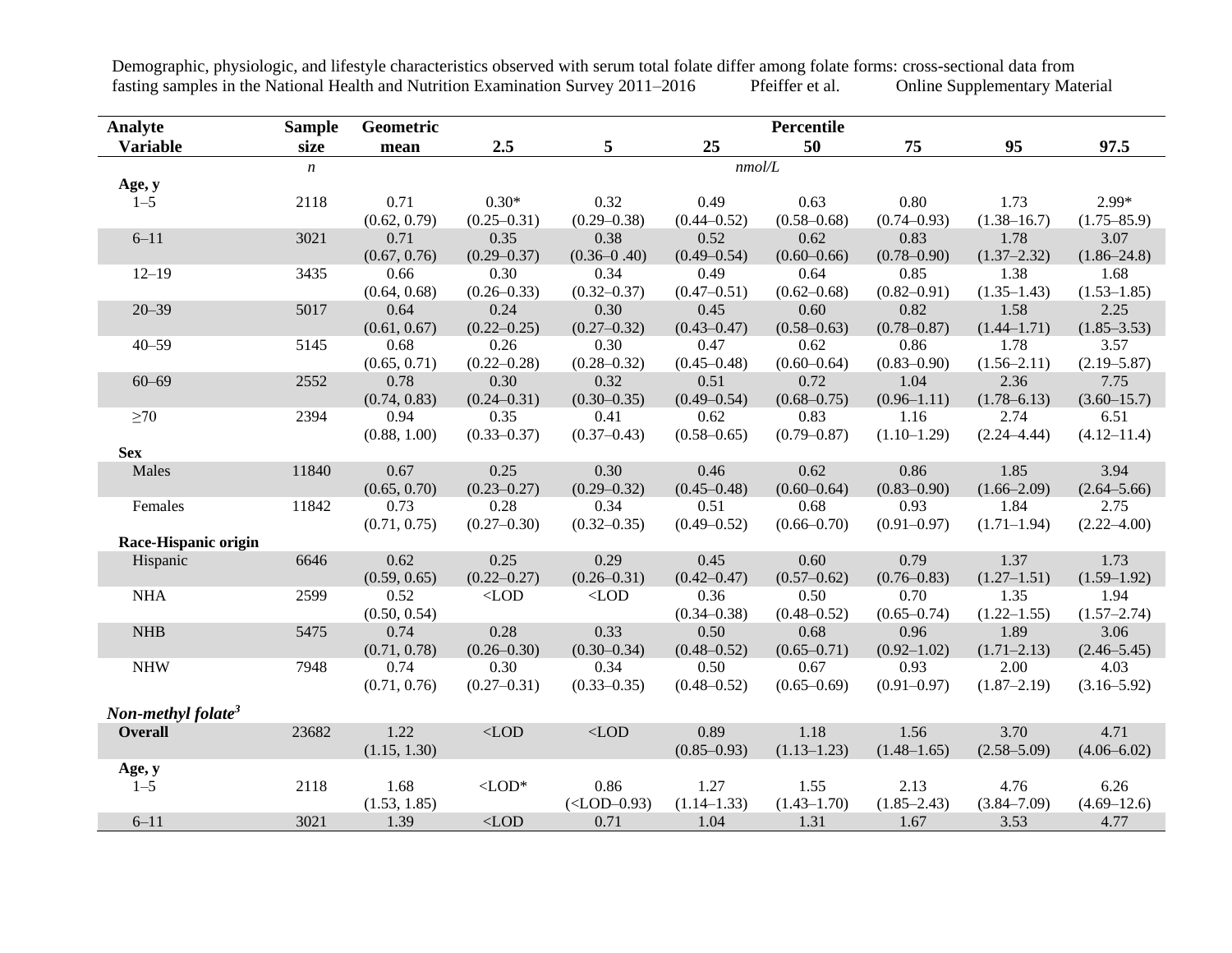| Analyte              | <b>Sample</b>    | Geometric    |                 |                  |                 | Percentile      |                 |                 |                 |
|----------------------|------------------|--------------|-----------------|------------------|-----------------|-----------------|-----------------|-----------------|-----------------|
| <b>Variable</b>      | size             | mean         | 2.5             | 5                | 25              | 50              | 75              | 95              | 97.5            |
|                      | $\boldsymbol{n}$ |              | nmol/L          |                  |                 |                 |                 |                 |                 |
|                      |                  | (1.28, 1.50) |                 | $(0.71 - 0.71)$  | $(0.99 - 1.10)$ | $(1.24 - 1.39)$ | $(1.57-1.85)$   | $(2.65 - 5.73)$ | $(3.76 - 7.10)$ |
| $12 - 19$            | 3435             | 1.15         | $<$ LOD         | $<$ LOD          | 0.88            | 1.11            | 1.43            | 3.27            | 4.11            |
|                      |                  | (1.06, 1.25) |                 |                  | $(0.81 - 0.91)$ | $(1.05 - 1.17)$ | $(1.33 - 1.55)$ | $(1.98 - 5.32)$ | $(3.35 - 6.12)$ |
| $20 - 39$            | 5017             | 1.16         | $<$ LOD         | $<$ LOD          | 0.82            | 1.09            | 1.43            | 3.84            | 4.65            |
|                      |                  | (1.06, 1.26) |                 |                  | $(0.77 - 0.88)$ | $(1.05-1.14)$   | $(1.35 - 1.55)$ | $(2.46 - 5.45)$ | $(3.97 - 6.22)$ |
| $40 - 59$            | 5145             | 1.20         | $<$ LOD         | $<$ LOD          | 0.89            | 1.16            | 1.52            | 3.67            | 4.72            |
|                      |                  | (1.12, 1.28) |                 |                  | $(0.85 - 0.92)$ | $(1.10-1.23)$   | $(1.44 - 1.60)$ | $(2.39 - 5.12)$ | $(3.97 - 5.94)$ |
| $60 - 69$            | 2552             | 1.29         | $<$ LOD         | $<$ LOD          | 0.92            | 1.25            | 1.65            | 3.55            | 4.68            |
|                      |                  | (1.20, 1.38) |                 |                  | $(0.82 - 0.99)$ | $(1.20 - 1.35)$ | $(1.57 - 1.80)$ | $(2.59 - 5.06)$ | $(4.13 - 7.52)$ |
| $\geq 70$            | 2394             | 1.40         | $<$ LOD         | $<$ LOD          | 1.02            | 1.42            | 1.81            | 3.90            | 5.41            |
|                      |                  | (1.32, 1.49) |                 |                  | $(0.97-1.08)$   | $(1.35-1.49)$   | $(1.73 - 1.92)$ | $(2.78 - 6.02)$ | $(4.30 - 7.98)$ |
| <b>Sex</b>           |                  |              |                 |                  |                 |                 |                 |                 |                 |
| Males                | 11840            | 1.22         | $<$ LOD         | $<$ LOD          | 0.88            | 1.17            | 1.55            | 3.77            | 4.62            |
|                      |                  | (1.14, 1.30) |                 |                  | $(0.84 - 0.92)$ | $(1.11-1.23)$   | $(1.48 - 1.64)$ | $(2.64 - 4.94)$ | $(4.00 - 5.96)$ |
| Females              | 11842            | 1.23         | $<$ LOD         | $<$ LOD          | 0.90            | 1.18            | 1.56            | 3.67            | 4.79            |
|                      |                  | (1.15, 1.31) |                 |                  | $(0.86 - 0.93)$ | $(1.14 - 1.23)$ | $(1.48 - 1.67)$ | $(2.50 - 5.48)$ | $(4.07 - 6.05)$ |
| Race-Hispanic origin |                  |              |                 |                  |                 |                 |                 |                 |                 |
| Hispanic             | 6646             | 1.24         | $<$ LOD         | $<\!\!{\rm LOD}$ | 0.89            | 1.15            | 1.51            | 4.34            | 4.89            |
|                      |                  | (1.10, 1.39) |                 |                  | $(0.83 - 0.95)$ | $(1.08 - 1.22)$ | $(1.38 - 1.73)$ | $(3.08 - 5.80)$ | $(4.47 - 6.49)$ |
| <b>NHA</b>           | 2599             | 1.25         | $<$ LOD         | $<$ LOD          | 0.91            | 1.18            | 1.59            | 3.82            | 4.92            |
|                      |                  | (1.13, 1.38) |                 |                  | $(0.84 - 0.97)$ | $(1.11-1.25)$   | $(1.44 - 1.79)$ | $(2.34 - 12.0)$ | $(3.46 - 12.0)$ |
| <b>NHB</b>           | 5475             | 1.23         | $<$ LOD         | $<$ LOD          | 0.84            | 1.12            | 1.56            | 4.31            | 5.16            |
|                      |                  | (1.11, 1.36) |                 |                  | $(0.78 - 0.89)$ | $(1.06 - 1.21)$ | $(1.42 - 1.82)$ | $(3.23 - 5.89)$ | $(4.40 - 6.93)$ |
| <b>NHW</b>           | 7948             | 1.22         | $<$ LOD         | $<$ LOD          | 0.90            | 1.20            | 1.56            | 3.24            | 4.45            |
|                      |                  | (1.15, 1.29) |                 |                  | $(0.85 - 0.94)$ | $(1.14 - 1.25)$ | $(1.49-1.64)$   | $(2.39 - 4.98)$ | $(3.57 - 6.23)$ |
| <b>MeFox</b>         |                  |              |                 |                  |                 |                 |                 |                 |                 |
| <b>Overall</b>       | 23682            | 1.14         | 0.38            | 0.46             | 0.74            | 1.09            | 1.64            | 3.38            | 4.39            |
|                      |                  | (1.11, 1.17) | $(0.36 - 0.40)$ | $(0.44 - 0.47)$  | $(0.71 - 0.76)$ | $(1.05-1.13)$   | $(1.59 - 1.71)$ | $(3.21 - 3.54)$ | $(4.14 - 4.72)$ |
| Age, y               |                  |              |                 |                  |                 |                 |                 |                 |                 |
| $1 - 5$              | 2118             | 0.64         | $<$ LOD*        | $\langle$ LOD    | 0.45            | 0.60            | 0.84            | 1.86            | $2.38*$         |
|                      |                  | (0.59, 0.69) |                 |                  | $(0.43 - 0.49)$ | $(0.55 - 0.64)$ | $(0.76 - 0.95)$ | $(1.51 - 2.67)$ | $(1.83 - 5.70)$ |
| $6 - 11$             | 3021             | 0.66         | $<$ LOD         | $\langle$ LOD    | 0.48            | 0.61            | 0.83            | 1.68            | 2.40            |
|                      |                  | (0.62, 0.70) |                 |                  | $(0.46 - 0.50)$ | $(0.58 - 0.65)$ | $(0.76 - 0.89)$ | $(1.45 - 2.37)$ | $(1.76 - 4.87)$ |
| $12 - 19$            | 3435             | 0.93         | 0.37            | 0.43             | 0.64            | 0.89            | 1.30            | 2.45            | 2.98            |
|                      |                  | (0.89, 0.97) | $(<$ LOD-0.39)  | $(0.40 - 0.45)$  | $(0.60 - 0.67)$ | $(0.84 - 0.95)$ | $(1.19 - 1.37)$ | $(2.27-2.63)$   | $(2.63 - 3.38)$ |
| $20 - 39$            | 5017             | 1.06         | 0.36            | 0.43             | 0.70            | 1.00            | 1.51            | 3.01            | 3.79            |

Demographic, physiologic, and lifestyle characteristics observed with serum total folate differ among folate forms: cross-sectional data from<br>fasting samples in the National Health and Nutrition Examination Survey 2011–201 fasting samples in the National Health and Nutrition Examination Survey 2011–2016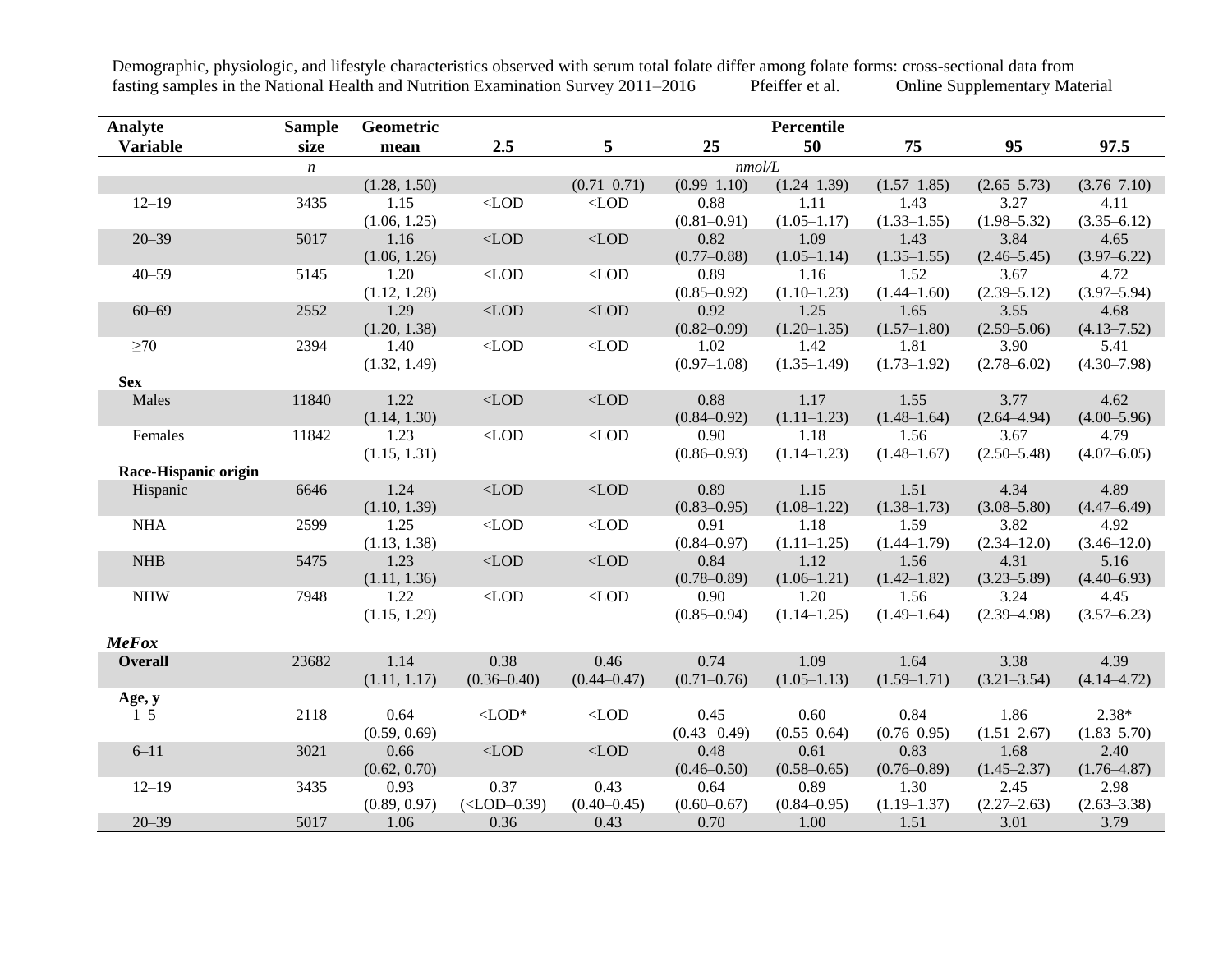| Analyte              | Sample           | Geometric    |                   |                 |                 | Percentile      |                 |                 |                 |
|----------------------|------------------|--------------|-------------------|-----------------|-----------------|-----------------|-----------------|-----------------|-----------------|
| <b>Variable</b>      | size             | mean         | 2.5               | 5               | 25              | 50              | 75              | 95              | 97.5            |
|                      | $\boldsymbol{n}$ |              |                   | nmol/L          |                 |                 |                 |                 |                 |
|                      |                  | (1.01, 1.10) | $(<$ LOD-0.38)    | $(0.40 - 0.45)$ | $(0.68 - 0.73)$ | $(0.95-1.05)$   | $(1.43 - 1.60)$ | $(2.73 - 3.39)$ | $(3.51 - 4.56)$ |
| $40 - 59$            | 5145             | 1.14         | 0.40              | 0.50            | 0.77            | 1.11            | 1.61            | 3.20            | 4.02            |
|                      |                  | (1.10, 1.19) | $(0.36 - 0.44)$   | $(0.46 - 0.52)$ | $(0.72 - 0.81)$ | $(1.03 - 1.17)$ | $(1.52 - 1.72)$ | $(2.94 - 3.49)$ | $(3.63 - 4.37)$ |
| $60 - 69$            | 2552             | 1.35         | 0.46              | 0.58            | 0.93            | 1.34            | 1.86            | 3.55            | 4.95            |
|                      |                  | (1.30, 1.41) | $(0.37 - 0.51)$   | $(0.50 - 0.62)$ | $(0.86 - 1.01)$ | $(1.25 - 1.40)$ | $(1.75-1.99)$   | $(3.32 - 4.29)$ | $(4.28 - 6.04)$ |
| $\geq 70$            | 2394             | 1.74         | 0.56              | 0.66            | 1.13            | 1.66            | 2.52            | 5.40            | 6.77            |
|                      |                  | (1.65, 1.83) | $(0.50 - 0.60)$   | $(0.58 - 0.70)$ | $(1.05-1.18)$   | $(1.58 - 1.74)$ | $(2.37 - 2.75)$ | $(5.08 - 6.03)$ | $(5.80 - 8.07)$ |
| <b>Sex</b>           |                  |              |                   |                 |                 |                 |                 |                 |                 |
| Males                | 11840            | 1.12         | 0.37              | 0.45            | 0.72            | 1.06            | 1.60            | 3.31            | 4.22            |
|                      |                  | (1.08, 1.16) | $(<$ LOD $-0.40)$ | $(0.43 - 0.47)$ | $(0.70 - 0.75)$ | $(1.01-1.12)$   | $(1.52 - 1.68)$ | $(3.08 - 3.54)$ | $(4.05 - 4.64)$ |
| Females              | 11842            | 1.16         | 0.39              | 0.46            | 0.75            | 1.11            | 1.70            | 3.42            | 4.58            |
|                      |                  | (1.12, 1.21) | $(0.37 - 0.40)$   | $(0.44 - 0.48)$ | $(0.72 - 0.78)$ | $(1.07-1.16)$   | $(1.62 - 1.79)$ | $(3.26 - 3.61)$ | $(4.12 - 5.07)$ |
| Race-Hispanic origin |                  |              |                   |                 |                 |                 |                 |                 |                 |
| Hispanic             | 6646             | 0.88         | $<$ LOD           | 0.37            | 0.60            | 0.82            | 1.22            | 2.73            | 3.42            |
|                      |                  | (0.85, 0.91) |                   | $(<$ LOD-0.39)  | $(0.58 - 0.61)$ | $(0.80 - 0.84)$ | $(1.17 - 1.28)$ | $(2.49 - 2.96)$ | $(3.20 - 3.62)$ |
| <b>NHA</b>           | 2599             | 1.00         | 0.37              | 0.43            | 0.68            | 0.96            | 1.38            | 2.75            | 3.27            |
|                      |                  | (0.96, 1.05) | $(<$ LOD $-0.40)$ | $(0.38 - 0.47)$ | $(0.65 - 0.71)$ | $(0.91 - 1.02)$ | $(1.30-1.48)$   | $(2.50 - 3.09)$ | $(3.12 - 4.23)$ |
| <b>NHB</b>           | 5475             | 0.96         | $\langle$ LOD     | 0.37            | 0.62            | 0.88            | 1.38            | 3.05            | 4.25            |
|                      |                  | (0.92, 0.99) |                   | $(0.36 - 0.39)$ | $(0.59 - 0.64)$ | $(0.85 - 0.92)$ | $(1.32 - 1.45)$ | $(2.75 - 3.42)$ | $(3.63 - 4.87)$ |
| <b>NHW</b>           | 7948             | 1.27         | 0.46              | 0.53            | 0.84            | 1.23            | 1.81            | 3.60            | 4.73            |
|                      |                  | (1.23, 1.31) | $(0.43 - 0.48)$   | $(0.51 - 0.55)$ | $(0.82 - 0.87)$ | $(1.18 - 1.26)$ | $(1.73 - 1.87)$ | $(3.39 - 3.95)$ | $(4.31 - 5.09)$ |

<sup>1</sup> Values are weighted geometric means (95% CI) and weighted percentiles (95% CI). Fasting refers to no food intake for past ≥8 hours prior to blood draw. 5-MethylTHF, 5-methyltetrahydrofolate; MeFox, pyrazino-s-triazine derivative of 4α-hydroxy-5-methylTHF; NHA, non-Hispanic Asian; NHB, non-Hispanic Black; NHW, non-Hispanic White; UMFA, unmetabolized folic acid.

<sup>2</sup> Total folate is the sum of biologically active folate forms (5-methylTHF, UMFA, and non-methyl folate), not including MeFox.

<sup>3</sup> Non-methyl folate represents sum of 3 minor forms (tetrahydrofolate, 5-formyltetrahydrofolate, and 5,10-methenyltetrahydrofolate).

\* Estimate is subject to greater uncertainty due to small sample size.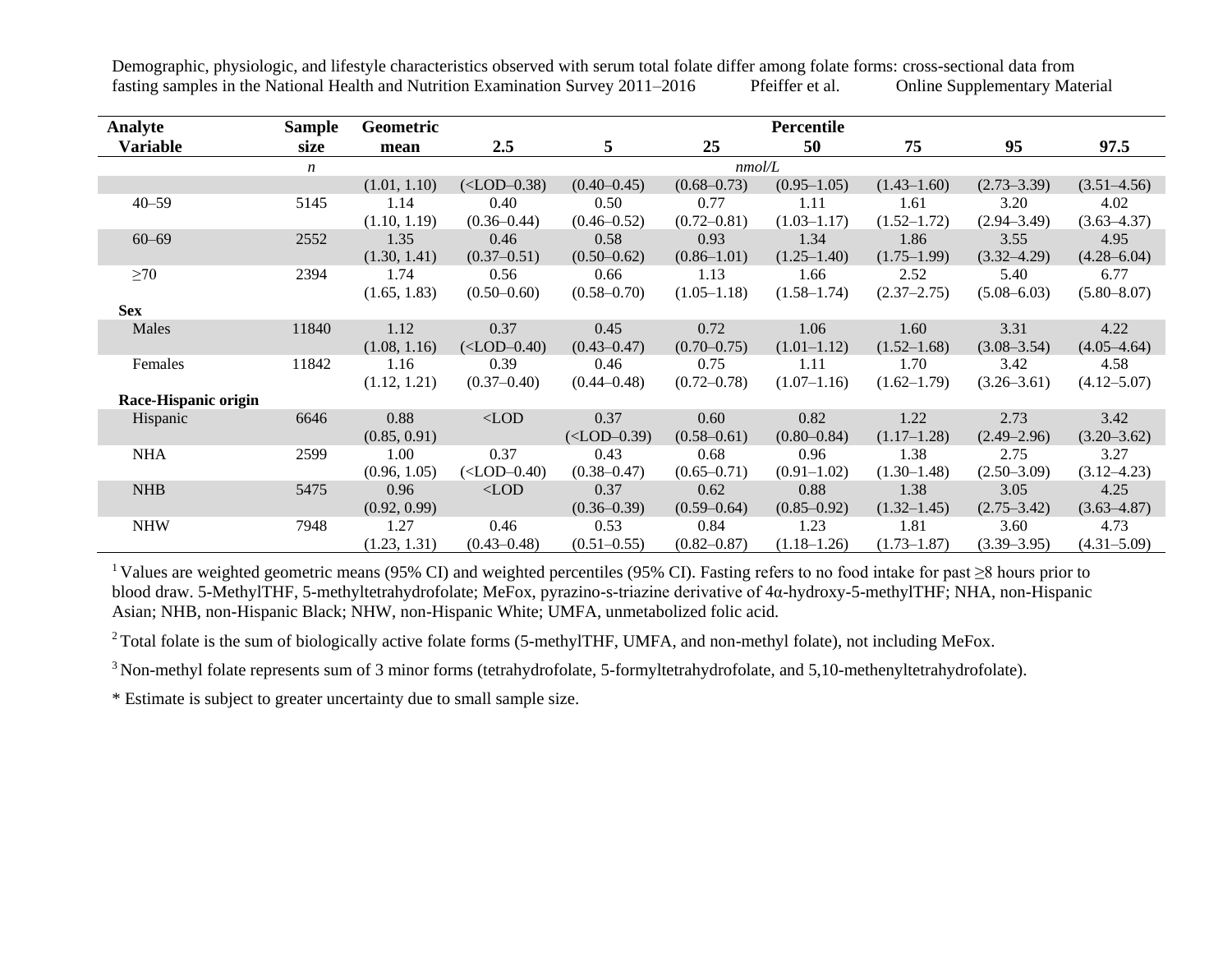Demographic, physiologic, and lifestyle characteristics observed with serum total folate differ among folate forms: cross-sectional data from fasting samples in the National Health and Nutrition Examination Survey 2011–201 fasting samples in the National Health and Nutrition Examination Survey 2011–2016 Pfeiffer et al. Online Supplementary Material

**Supplementary Table 4.** Concentrations of serum total folate and folate forms by selected physiologic and lifestyle variables for the fasting US population  $\geq$ 1 year, NHANES 2011–2016<sup>1</sup>

| Variable categories         | <b>Sample</b><br>size | <b>Total folate</b> | 5-MethylTHF       | <b>UMFA</b>           | Non-methyl<br>folate | <b>MeFox</b>     |
|-----------------------------|-----------------------|---------------------|-------------------|-----------------------|----------------------|------------------|
|                             | $\boldsymbol{n}$      | (mmol/L)            |                   |                       |                      |                  |
| Inflammation <sup>2</sup>   |                       |                     |                   |                       |                      |                  |
| CRP < 5                     | 2583                  | 37.9 (36.2, 39.7)   | 35.9 (34.2, 37.7) | 0.62(0.59, 0.65)      | 1.08(1.03, 1.13)     | 1.03(0.98, 1.08) |
| $CRP \geq 5$                | 625                   | 33.9 (31.3, 36.8)   | 31.6(29.0, 34.4)  | 0.65(0.58, 0.72)      | 1.14(1.08, 1.20)     | 1.28(1.16, 1.42) |
| $P$ value                   |                       | 0.0146              | 0.0077            | 0.4441                | 0.001                | < 0.0001         |
| Spearman correlation $r$    |                       | $-0.11$             | $-0.11$           | 0.02                  | 0.13                 | 0.21             |
| Kidney function $3$         |                       |                     |                   |                       |                      |                  |
| eGFR 0-<60                  | 579                   | 46.0 (42.2, 49.8)   | 42.5(39.2, 46.0)  | 1.09(0.99, 1.19)      | 1.38(1.27, 1.51)     | 2.59(2.40, 2.80) |
| eGFR 60-<90                 | 2,229                 | 40.4 (39.1, 41.9)   | 37.8 (36.5, 39.2) | 0.76(0.73, 0.80)      | 1.27(1.19, 1.34)     | 1.31(1.27, 1.35) |
| eGFR $\geq 90$              | 6,213                 | 36.3 (35.4, 37.2)   | 34.0 (33.1, 34.9) | 0.65(0.63, 0.67)      | 1.18(1.09, 1.27)     | 1.03(1.00, 1.07) |
| $P$ value                   |                       | < 0.0001            | < 0.0001          | < 0.0001              | 0.0005               | < 0.0001         |
| Spearman correlation $r$    |                       | $-0.10$             | $-0.10$           | $-0.19$               | $-0.11$              | $-0.31$          |
| BMI <sup>4</sup>            |                       |                     |                   |                       |                      |                  |
| Underweight                 | 913                   | 50.2 (48.0, 52.6)   | 47.8(45.6, 50.1)  | 0.68(0.66, 0.72)      | 1.31(1.23, 1.41)     | 0.80(0.76, 0.85) |
| Normal weight               | 3,168                 | 40.8(39.6, 42.0)    | 38.2 (37.0, 39.5) | $0.70$ $(.672, .734)$ | 1.19(1.11, 1.28)     | 1.05(1.01, 1.11) |
| Overweight                  | 2,745                 | 38.8 (37.4, 40.3)   | 36.4 (35.0, 37.8) | 0.71(0.68, 0.73)      | 1.22(1.13, 1.31)     | 1.16(1.11, 1.20) |
| Obese                       | 3,118                 | 35.4 (34.5, 36.4)   | 33.0 (32.1, 33.9) | 0.70(0.67, 0.72)      | 1.24(1.16, 1.33)     | 1.27(1.22, 1.31) |
| $P$ value                   |                       | < 0.0001            | < 0.0001          | 0.4197                | 0.0016               | < 0.0001         |
| Spearman correlation $r$    |                       | $-0.17$             | $-0.09$           | 0.02                  | 0.03                 | 0.19             |
| $BSA5$ , cm×kg              |                       |                     |                   |                       |                      |                  |
| < 1.5                       | 1,499                 | 51.5 (49.9, 53.2)   | 48.9 (47.3, 50.6) | 0.68(0.65, 0.72)      | 1.34(1.24, 1.44)     | 0.82(0.78, 0.86) |
| $1.5 - 1.8$                 | 2,958                 | 41.2 (39.9, 42.6)   | 38.6 (37.3, 40.1) | 0.72(0.70, 0.75)      | 1.20(1.12, 1.28)     | 1.12(1.07, 1.16) |
| $1.8 - 2$                   | 2,433                 | 38.4 (37.0, 39.8)   | 35.9 (34.6, 37.3) | 0.69(0.67, 0.72)      | 1.20(1.12, 1.29)     | 1.15(1.11, 1.20) |
| $\geq$ 2                    | 3,054                 | 34.8 (33.8, 35.8)   | 32.4 (31.4, 33.4) | 0.69(0.67, 0.72)      | 1.23(1.15, 1.31)     | 1.24(1.19, 1.28) |
| $P$ value                   |                       | < 0.0001            | < 0.0001          | 0.1236                | < 0.0001             | < 0.0001         |
| Spearman correlation $r$    |                       | $-0.22$             | $-0.22$           | $-0.01$               | $-0.01$              | 0.10             |
| Smoking status <sup>6</sup> |                       |                     |                   |                       |                      |                  |
| Cotinine $\leq 10$          | 7,916                 | 41.1 (40.1, 42.1)   | 38.6 (37.7, 39.6) | 0.71(0.68, 0.73)      | 1.24(1.16, 1.32)     | 1.12(1.09, 1.16) |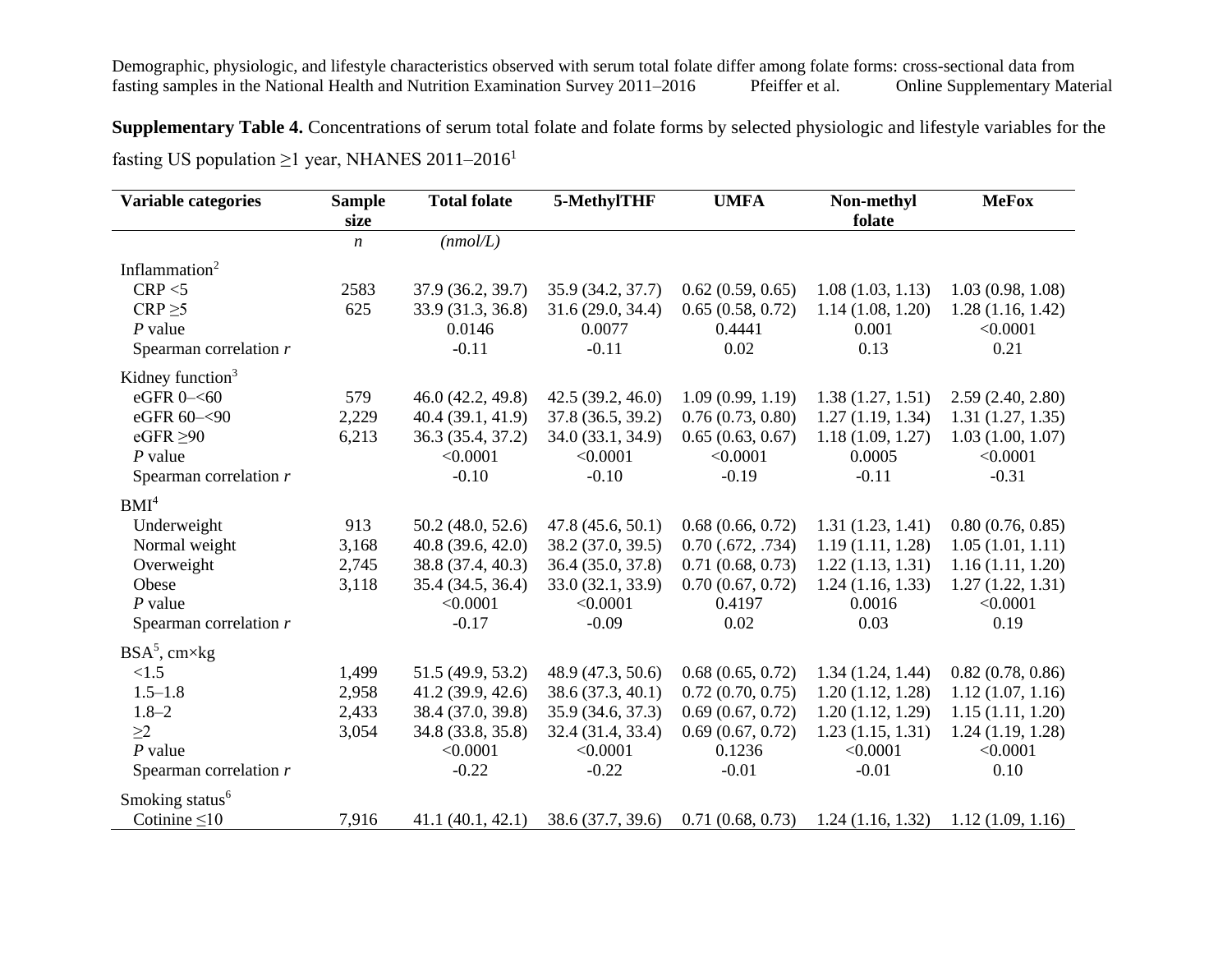| Cotinine $>10$                      | 2,001 | 31.2 (30.3, 32.2) | 28.8 (27.8, 29.9) | 0.69(0.65, 0.72) | 1.17(1.08, 1.26) | 1.21(1.15, 1.26) |
|-------------------------------------|-------|-------------------|-------------------|------------------|------------------|------------------|
| P value                             |       | < 0.0001          | < 0.0001          | 0.3428           | 0.0203           | 0.0027           |
| Spearman correlation $r$            |       | $-0.23$           | $-0.14$           | $-0.07$          | $-0.06$          | 0.00             |
| Alcohol intake <sup>7</sup>         |       |                   |                   |                  |                  |                  |
| No drinks                           | 2,362 | 39.9 (38.6, 41.2) | 37.3(36.0, 38.5)  | 0.78(0.75, 0.81) | 1.23(1.15, 1.31) | 1.35(1.30, 1.40) |
| $\langle 1 \text{ (not 0)} \rangle$ | 3,969 | 37.4 (36.4, 38.3) | 34.9 (34.0, 35.9) | 0.69(0.67, 0.72) | 1.19(1.12, 1.28) | 1.17(1.13, 1.21) |
| $1 - 2$                             | 490   | 34.3 (32.3, 36.4) | 31.8(29.9, 33.9)  | 0.63(0.58, 0.69) | 1.23(1.13, 1.34) | 1.10(1.04, 1.15) |
| $\geq$ 2                            | 352   | 34.7(31.6, 38.1)  | 32.3 (29.3, 35.6) | 0.62(0.56, 0.68) | 1.26(1.12, 1.41) | 1.13(1.04, 1.23) |
| $P$ value                           |       | 0.0002            | 0.0003            | < 0.0001         | 0.4037           | < 0.0001         |
| Spearman correlation r              |       | $-0.08$           | $-0.08$           | $-0.15$          | $-0.03$          | $-0.12$          |

<sup>1</sup> Values are geometric means (95% CI); non-methyl folate represents sum of 3 minor forms: tetrahydrofolate, 5-formyltetrahydrofolate, and 5,10methenyltetrahydrofolate; total folate is the sum of biologically active folate forms (5-methylTHF, UMFA, and non-methyl folate), not including MeFox; *P* value is the unadjusted Wald F *P* value. 5-methylTHF, 5-methyltetrahydrofolate; BSA, body surface area; CRP, C-reactive protein; eGFR, estimated glomerular filtration rate; MeFox, pyrazino-s-triazine derivative of 4α-hydroxy-5-methylTHF; UMFA, unmetabolized folic acid.

<sup>2</sup> CRP (mg/L) used to assess inflammation; measured as serum high sensitivity CRP in participants  $\geq$ 1 y; only available in NHANES 2015–1016; CRP <5 (no inflammation), CRP ≥5 (inflammation).

<sup>3</sup> eGFR [mL/(min×1.73 m<sup>2</sup>)] used to assess kidney function; available for persons  $\geq$ 12 y; eGFR 0–<60 (chronic kidney disease), eGFR 60–90 (mild decrease in kidney function); eGFR ≥90 (normal kidney function).

<sup>4</sup> BMI (kg/m<sup>2</sup>): calculated for participants  $\geq$  2 y; <18.5 (underweight); 18.5–>25 (normal weight); 25–<30 (overweight); and  $\geq$ 30 (obese).

<sup>5</sup> BSA used to assess body size; calculated as square root of [(height in cm  $\times$  weight in kg)/3600] or square root of [(height in inches  $\times$  weight in pounds)/3131]; calculated for participants  $\geq 2$  y.

<sup>6</sup> Serum cotinine ( $\mu$ g/L) used as biomarker of tobacco smoke exposure; calculated for participants  $\geq$ 3 y; cotinine  $\leq$ 10 (nonsmoker), cotinine >10 (smoker).

<sup>7</sup> Calculated for participants ≥18 y as average daily number of "standard" drinks [(quantity × frequency) / 365.25]; 1 drink  $\approx$  15 g ethanol.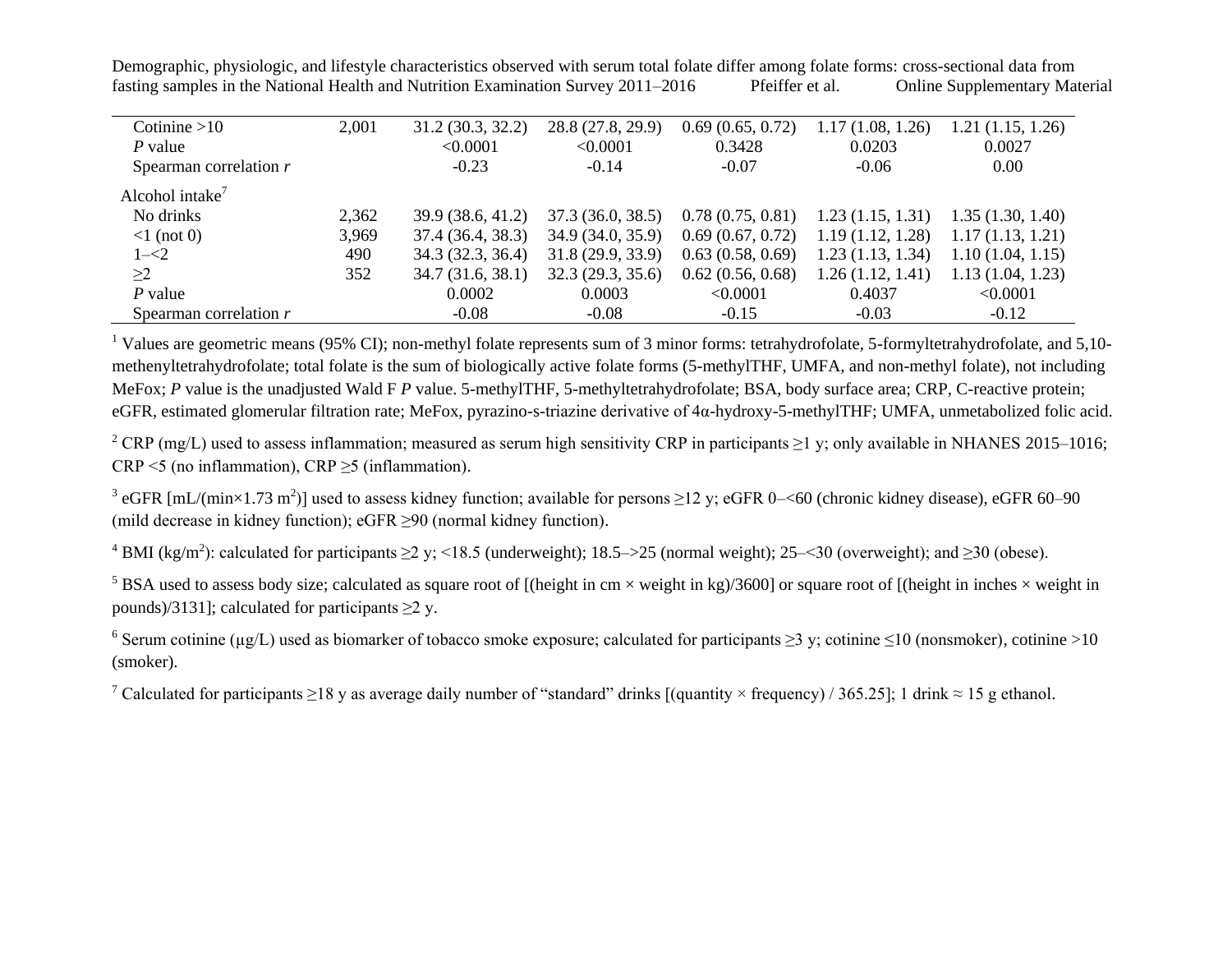**Supplementary Table 5.** Relative contribution of folate forms to serum total folate by demographic variables for the fasting US population  $\geq$ 1 y, NHANES 2011–2016<sup>1</sup>

| <b>Variable</b>        | Sample size      | 5-MethylTHF       | <b>UMFA</b>   | <b>Non-methyl folate</b> | MeFox <sup>2</sup> |
|------------------------|------------------|-------------------|---------------|--------------------------|--------------------|
|                        | $\boldsymbol{n}$ |                   |               | $\%$                     |                    |
| Overall                | 10070            | 93.7 (93.3, 94.1) | 2.4(2.3, 2.5) | 3.9(3.5, 4.3)            | 3.6(3.5, 3.7)      |
| Age group, y           |                  |                   |               |                          |                    |
| $1 - 5$                | 265              | 94.8 (93.7, 95.9) | 2.0(1.1, 3.0) | 3.1(2.8, 3.5)            | 1.3(1.1, 1.4)      |
| $6 - 11$               | 706              | 95.6 (95.0, 96.1) | 1.7(1.3, 2.2) | 2.7(2.4, 3.0)            | 1.3(1.2, 1.5)      |
| $12 - 19$              | 1660             | 94.6 (94.0, 95.1) | 1.9(1.8, 2.0) | 3.5(3.0, 4.0)            | 2.7(2.6, 2.9)      |
| $20 - 39$              | 2475             | 93.3 (92.7, 94.0) | 2.4(2.2, 2.5) | 4.3(3.7, 4.9)            | 3.7(3.5, 3.9)      |
| $40 - 59$              | 2545             | 93.5 (93.0, 94.0) | 2.5(2.3, 2.7) | 4.0(3.6, 4.4)            | 3.7(3.5, 3.9)      |
| $60 - 69$              | 1293             | 93.6 (93.0, 94.1) | 2.6(2.3, 2.9) | 3.8(3.4, 4.2)            | 4.0(3.7, 4.2)      |
| $\geq 70$              | 1126             | 94.0 (93.6, 94.4) | 2.6(2.3, 2.9) | 3.4(3.2, 3.7)            | 4.2(4.0, 4.4)      |
| $P$ value <sup>3</sup> |                  | < 0.0001          | < 0.0001      | < 0.0001                 | < 0.0001           |
| Sex                    |                  |                   |               |                          |                    |
| Male                   | 5028             | 93.5 (93.1, 94.0) | 2.4(2.3, 2.6) | 4.0(3.6, 4.5)            | 3.7(3.5, 3.8)      |
| Female                 | 5042             | 93.9 (93.5, 94.4) | 2.3(2.2, 2.5) | 3.7(3.3, 4.1)            | 3.5(3.4, 3.7)      |
| $P$ value <sup>3</sup> |                  | 0.0069            | 0.42          | < 0.0001                 | 0.09               |
| Race-Hispanic origin   |                  |                   |               |                          |                    |
| Hispanic               | 2725             | 93.8 (93.1, 94.5) | 2.1(2.0, 2.2) | 4.1(3.4, 4.8)            | 2.9(2.8, 3.0)      |
| Non-Hispanic Asian     | 1174             | 94.2 (93.4, 94.9) | 1.8(1.6, 2.0) | 4.0(3.3, 4.7)            | 3.1(3.0, 3.3)      |
| Non-Hispanic Black     | 2359             | 92.0 (91.3, 92.8) | 3.1(2.9, 3.3) | 4.9(4.1, 5.6)            | 3.7(3.5, 3.9)      |
| Non-Hispanic White     | 3467             | 93.9 (93.6, 94.3) | 2.4(2.3, 2.5) | 3.7(3.3, 4.0)            | 3.8(3.6, 3.9)      |
| $P$ value <sup>3</sup> |                  | < 0.0001          | < 0.0001      | 0.0032                   | < 0.0001           |

<sup>1</sup> Values are weighted mean percent (95% CI) contribution to serum total folate (sum of 5-methylTHF, UMFA, and non-methyl folate, not including MeFox). Fasting refers to no food intake for the past ≥8 h prior to blood draw. Non-methyl folate is the sum of 3 minor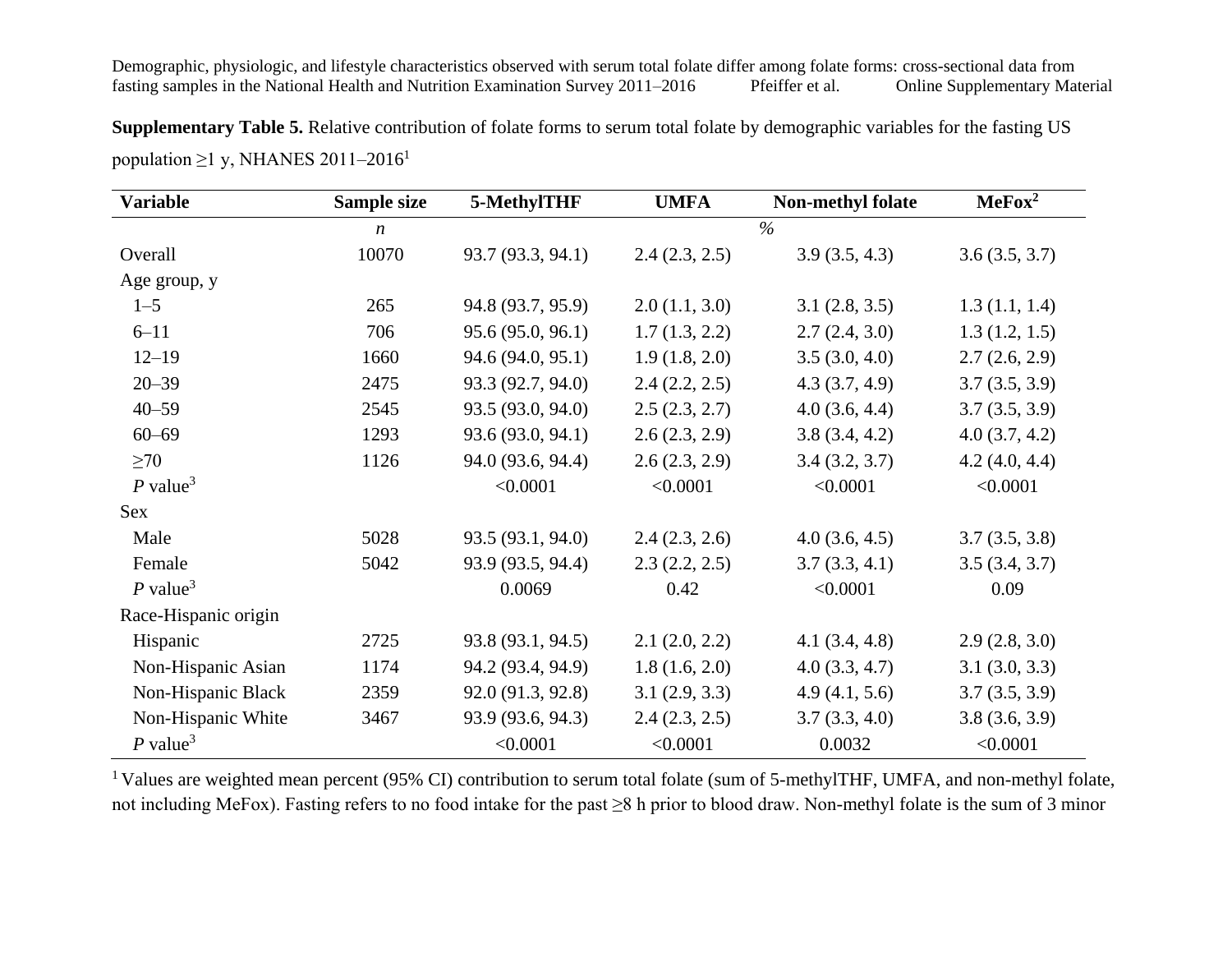folate forms (tetrahydrofolate, 5-formyltetrahydrofolate, and 5,10-methenyltetrahydrofolate). 5-MethylTHF, 5-methyltetrahydrofolate; MeFox, pyrazino-s-triazine derivative of 4α-hydroxy-5-methylTHF; UMFA, unmetabolized folic acid.

<sup>2</sup> Values are weighted mean percent (95% CI) contribution to serum total folate plus MeFox.

<sup>3</sup> Wald *F P* value tests the null hypothesis of no difference in the means across the categories for each demographic variable.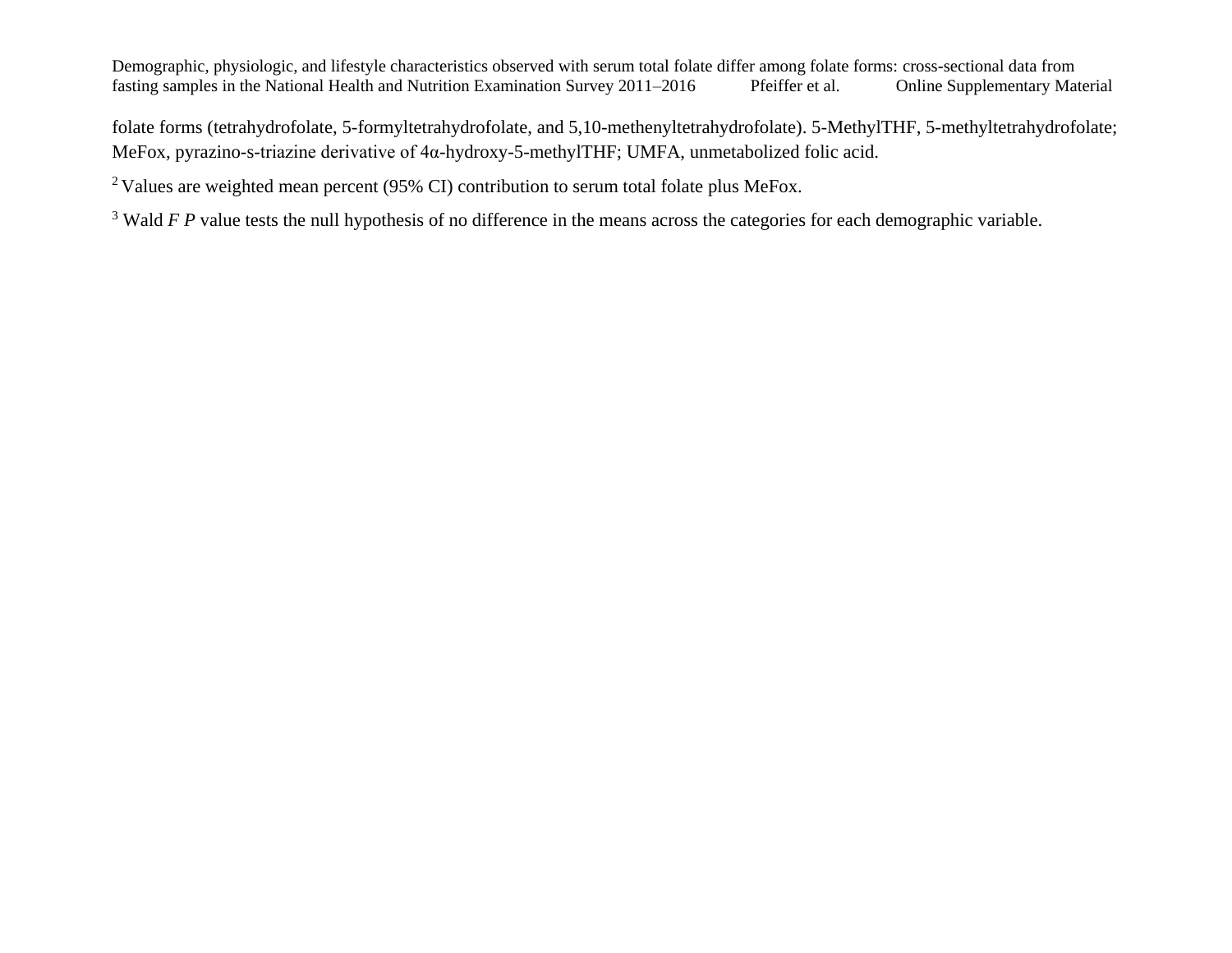**Supplementary Table 6**. Absolute concentrations of folate forms and relative contribution of folate forms to serum total folate by weighted decile of serum total folate in the fasting US population  $\geq$ 1 y, NHANES 2011–2016<sup>1</sup>

| Decile category                     | Sample size      | 5-MethylTHF         | <b>UMFA</b>       | Non-methyl folate   | $\textbf{MeFox}^2$ |
|-------------------------------------|------------------|---------------------|-------------------|---------------------|--------------------|
|                                     | $\boldsymbol{n}$ |                     |                   | nmol/L              |                    |
| $1^{\rm st}$ (<19.2 nmol/L)         | 961              | 13.6(13.3, 13.9)    | 0.54(0.51, 0.56)  | 1.04(0.94, 1.14)    | 1.11(0.89, 1.34)   |
| $2nd$ (19.2–<24.3 nmol/L)           | 1041             | 20.0(19.8, 20.2)    | 0.63(0.60, 0.66)  | 1.21(1.05, 1.37)    | 1.23(1.16, 1.31)   |
| $3^{rd}$ (24.3–<29.2 nmol/L)        | 1034             | 24.8(24.6, 25.0)    | 0.63(0.60, 0.66)  | 1.30(1.08, 1.53)    | 1.20(1.10, 1.29)   |
| $4^{th}$ (29.2– $\leq$ 33.9 nmol/L) | 1008             | 29.5 (29.3, 29.7)   | 0.67(0.64, 0.71)  | 1.32(1.16, 1.47)    | 1.27(1.19, 1.35)   |
| $5^{th}$ (33.9–<39.2 nmol/L)        | 1017             | 34.5 (34.3, 34.7)   | 0.71(0.65, 0.77)  | 1.30(1.13, 1.46)    | 1.35(1.26, 1.43)   |
| $6^{th}$ (39.2–<45.1 nmol/L)        | 985              | 39.8 (39.6, 40.1)   | 0.77(0.71, 0.84)  | 1.35(1.20, 1.50)    | 1.39(1.31, 1.47)   |
| $7th$ (45.1– $<$ 52.4 nmol/L)       | 1033             | 46.0(45.7, 46.4)    | 0.94(0.74, 1.14)  | 1.53(1.29, 1.78)    | 1.44(1.28, 1.61)   |
| $8^{th}$ (52.4– $<$ 62.3 nmol/L)    | 1034             | 54.5 (54.1, 54.9)   | 1.02(0.79, 1.24)  | 1.48(1.33, 1.63)    | 1.47(1.39, 1.55)   |
| $9^{th}$ (62.3– $\leq$ 76.2 nmol/L) | 970              | 65.5(65.1, 65.8)    | 1.39(1.16, 1.61)  | 1.61(1.42, 1.81)    | 1.60(1.49, 1.71)   |
| $10^{th}$ ( $\geq 76.2$ nmol/L)     | 987              | 94.8 (86.8, 103)    | 3.94(2.87, 5.00)  | 2.29(1.99, 2.60)    | 2.23(1.83, 2.64)   |
|                                     | $\boldsymbol{n}$ |                     |                   | $\%$                |                    |
| $1^{\rm st}$ (<19.2 nmol/L)         | 961              | 89.2 (88.5, 89.9)   | $3.70(3.50-3.90)$ | $7.10(6.50-7.80)$   | n/a                |
| $2nd$ (19.2–<24.3 nmol/L)           | 1041             | $91.5(90.8-92.3)$   | $2.90(2.80-3.00)$ | $5.50(4.80 - 6.30)$ | n/a                |
| $3rd$ (24.3–<29.2 nmol/L)           | 1034             | $92.7(91.9-93.5)$   | $2.40(2.30-2.50)$ | $4.90(4.00-5.70)$   | n/a                |
| $4^{th}$ (29.2–<33.9 nmol/L)        | 1008             | $93.7(93.2 - 94.1)$ | $2.10(2.00-2.30)$ | $4.20(3.70-4.70)$   | n/a                |
| $5^{th}$ (33.9–<39.2 nmol/L)        | 1017             | 94.5 (94.0–95.0)    | $1.90(1.80-2.10)$ | $3.60(3.10-4.00)$   | n/a                |
| $6^{th}$ (39.2–<45.1 nmol/L)        | 985              | 94.9 (94.5–95.3)    | $1.80(1.70-2.00)$ | $3.20(2.90-3.60)$   | n/a                |
| $7th$ (45.1– $<$ 52.4 nmol/L)       | 1033             | $94.9(94.3-95.5)$   | $1.90(1.50-2.30)$ | $3.20(2.70-3.70)$   | n/a                |
| $8^{th}$ (52.4– $\leq$ 62.3 nmol/L) | 1034             | $95.6(95.2 - 96.1)$ | $1.80(1.40-2.20)$ | $2.60(2.30-2.90)$   | n/a                |
| $9^{th}$ (62.3– $\leq$ 76.2 nmol/L) | 970              | $95.6(95.2 - 96.1)$ | $2.00(1.70-2.30)$ | $2.40(2.10-2.60)$   | n/a                |
| $10^{th}$ ( $\geq 76.2$ nmol/L)     | 987              | 94.4 (93.5–95.2)    | $3.30(2.60-4.00)$ | $2.30(2.00-2.70)$   | n/a                |

<sup>1</sup>Values are weighted mean concentrations (95% CI) in upper half and weighted mean percent contribution (95% CI) to serum total folate (sum of 5-methylTHF, UMFA, and non-methyl folate) in lower half of table. Fasting refers to no food intake for the past ≥8 h prior to blood draw. Nonmethyl folate is the sum of 3 minor folate forms (tetrahydrofolate, 5-formyltetrahydrofolate, and 5,10-methenyltetrahydrofolate). 5-MethylTHF, 5 methyltetrahydrofolate; MeFox, pyrazino-s-triazine derivative of 4α-hydroxy-5-methylTHF; UMFA, unmetabolized folic acid.

<sup>2</sup> No relative contribution provided for MeFox, because this folate form is not part of serum total folate.